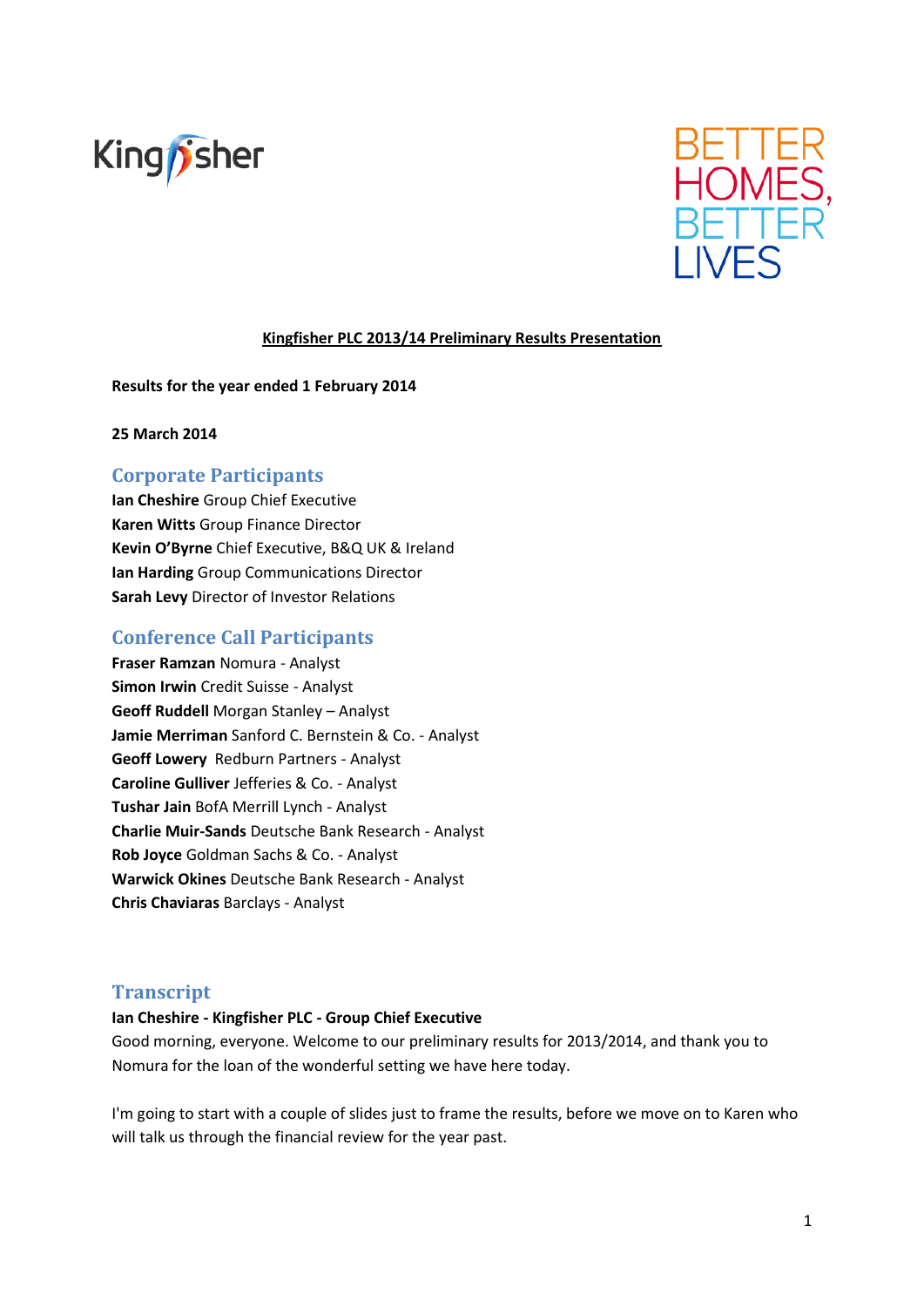I'm then going to give an update on the strategic progress made around Creating the Leader in the last year. And then we're going to ask Kevin to do an update of where he's got to since October, when he's taken over direct control of B&Q and been very busy reshaping the team and the agenda for the next year. Then we'll go to questions, and aim to have this all wrapped up by 11 o'clock.

So in terms of the two slides of introduction, I think if we look at 2013/2014, I would say it was a tough year, particularly grizzly first quarter. It is amazing how quickly people forget the fact that we were under snow in most of Northern Europe this time last year. We had a significant profit hit in the first quarter, really around seasonal, which we then did well to build up through the rest of the year and exited Q4 in good shape, and finished the year with some solid performances across the board.

I think the underlying reality of the consumer didn't improve much in the year, particularly in Europe and particularly in France. So while we saw a return to growth in most of our markets in the UK and Poland, for the first time, the French market was down 1.4%, according to Banque de France, last year, and probably remains the question around consumer confidence for this year.

I think we continue to make progress on the self-help agenda, Creating the Leader, and we have a veritable blizzard of KPIs which have been analyzed and largely met.

It's turning, I think, now into a process of a lot of structured detail activity which we will keep reporting on, but we continue to be very happy with our progress. And really, it's that short-term result underpinning also longer term building the business.

The final thing to say on the numbers, although 4.1% in terms of PBT isn't double digit or massive, it actually, I think, probably underplays the couple of stronger performances.

I'm particularly glad to see us gain share in our three key markets. Importantly also, particularly for those of us who've got incentives attached to this, KEP moved ahead in the year, and I think the generation of cash flow, which we've obviously touched on, we'll come back in the year and later on to talk about cash returns, is really about the cash-generative ability of the business.

And finally, we've moved the full dividend up, broadly in line with the PBT result. So I think numberswise, a good result for last year and I would just stress the pattern of the year; that extraordinarily tough Q1 followed by a build back out of the year and a sense of exit into 2014. Obviously, we're aware that that creates some very soft-looking comparatives for Q1 for this year.

What we're then going on to for this year, we need to keep on driving the Creating the Leader program, so we are working on easier, common, expand. The key focus on easier is about omnichannel, driving omnichannel, particularly leveraging some of the learnings and capabilities across the rest of the Group.

On common, extending our sourcing programs and really trying to focus on the reality of how we make money, cash margin achieved out of sourcing rather than just following top line KPIs because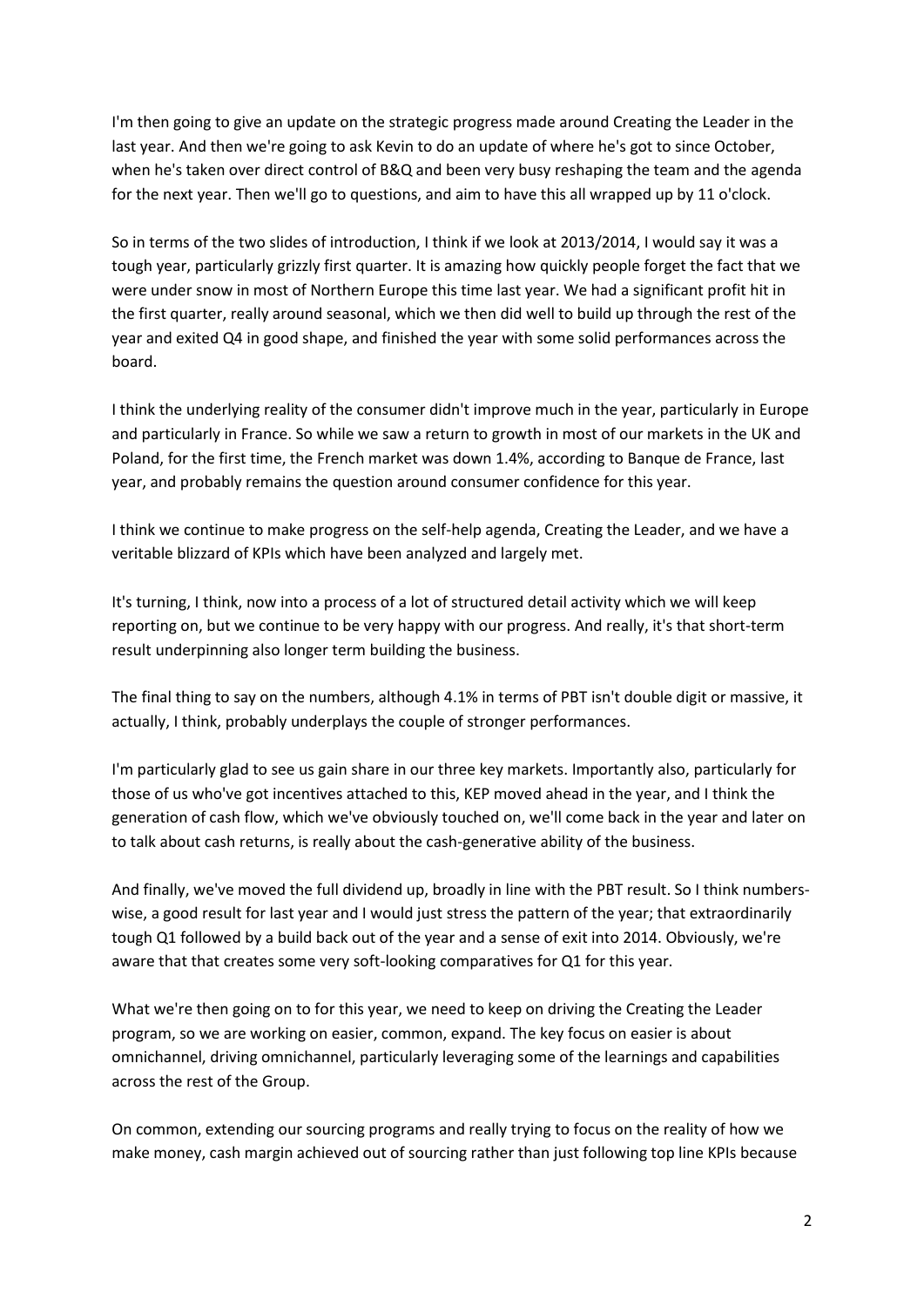we've seen where there are opportunities and there really are opportunities that utilize the scale of the Group to drive further.

We'll also talk for the first time and someone who's been in Kingfisher 16 years, this is the first genuine Group-wide IT program where we're really platforming the business, which will take a while to roll out but represents a step change in Kingfisher's capabilities and one that will be designed as a business change program with the CEOs leading it, supported and led technically by Steve Willet. That is a very important piece which has been gestating in the background over the last three months to six months.

On expand, we will continue to create -- lay down space and then we are actively managing our portfolio. Again, a lot of work has gone on behind the scenes in the last few months.

I'm very pleased to be announcing, and we'll talk about it later, the Hornbach disposal, which was something that was probably harder than it looked on the release today; entry into Portugal and for Screwfix into Germany; and the search for a partner in China, which I'll come back to later.

We'll also keep our eyes open for consolidation opportunities as and when they arise, as we've seen with Romania where we were recently, as a Group exec, to see the opening of the first two Brico stores which we'll show you, which is, I think, shaping up to be a great success and something that we think is illustrative of the opportunities that may be out there.

Very big focus, as Kevin will talk about later, accelerating B&Q really as a leadership brand into the next phase of its growth. I think real opportunities there.

And finally, the multiyear program of surplus capital returns, which Karen will talk about in more detail, but a significant step and I think the first time in Kingfisher's 32-year history we've attempted something like this.

So I think a busy 2013/2014, some real opportunities for 2014/2015. And with that, I'll hand over to Karen to talk us through the numbers for last year. Karen?

#### **Karen Witts - Kingfisher PLC - Group Finance Director**

Thanks, Ian, and good morning, everyone. Thank you for coming here today. I should probably get straight into the financial results.

So in the year, 2013/2014, Kingfisher Group sales grew by 3.5% to GBP11.1 billion on a constant currency, 52-week basis. You will remember that, for the UK & Ireland last year, we reported a 53rd week. The impact on profit was immaterial, but the adjustments to sales comparatives is GBP72 million.

And then, as Ian said, we had a year of variable performance. He described quarter 1 as grizzly; I'd say it was very poor across Europe, driven by extreme weather conditions. And then, as the weather changed, we saw some rebalancing in quarter 2. Then in quarter 3 and quarter 4, we continued to deliver like-for-like growth.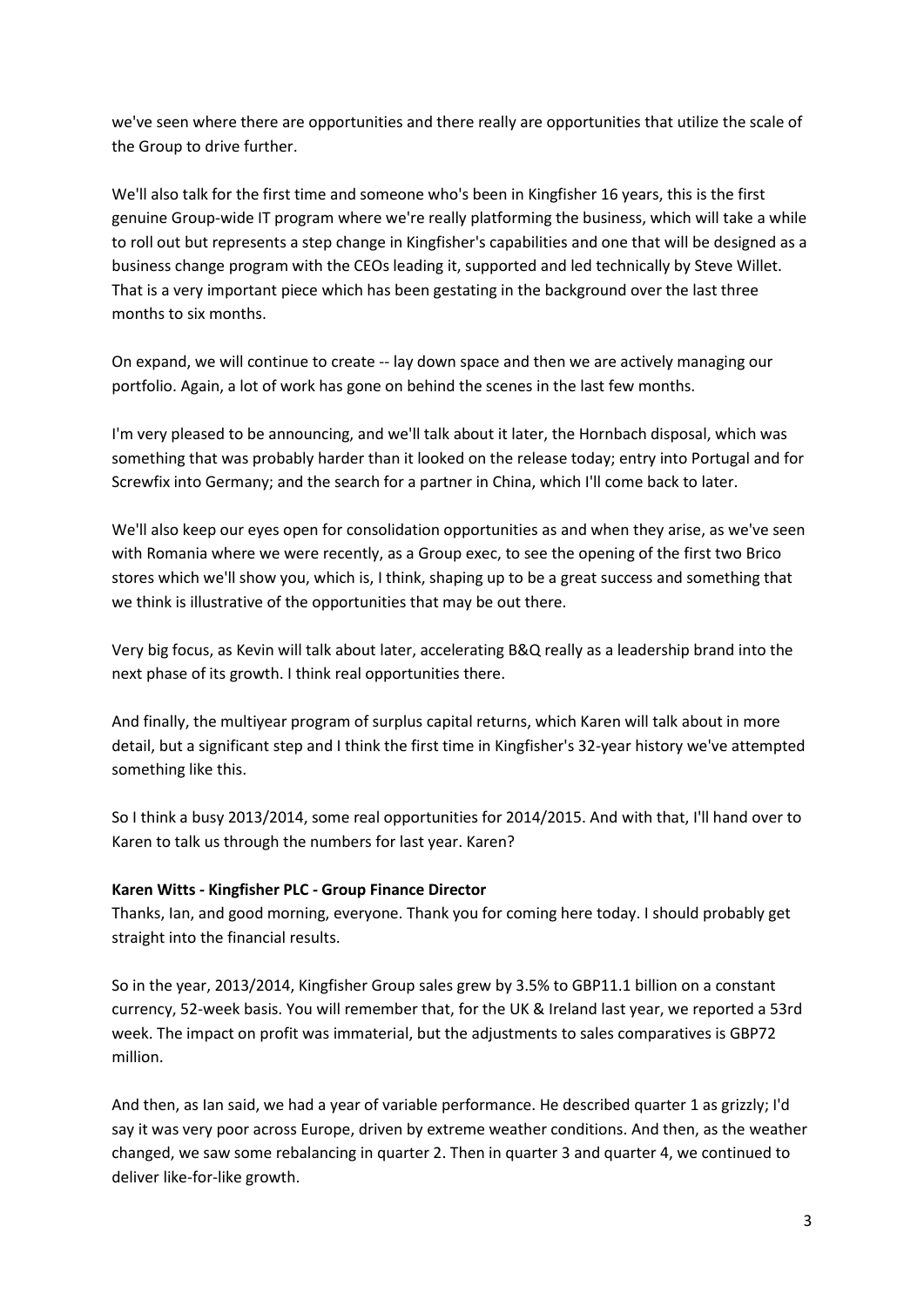The economic background in France remained a bit of a drag factor all year, but in the second half, we saw more favourable signs of recovery in the UK smaller tradesmen markets. We finished the year with quarter 4 Group like-for-like sales growth of 3.3%, driven equally by the UK and our other international businesses. Kingfisher Group's full-year like-for-like sales growth was 0.7%.

On a 52-week basis, all operating companies, except Brico Depot, France, grew sales in the year, and the strongest total sales growth came from Screwfix, Spain, China and Russia. Sales in Romania for the seven months that we reported since acquisition was GBP72 million.

Retail profit, on a constant currency basis, was slightly up at GBP805 million. Adjusted pretax profit benefited from a more favourable foreign exchange environment than last year, and that was up 4.1% to GBP744 million.

Adjusted basic earnings per share was up 4.9% to 23.4p.

Our statutory post-tax profit was up 25.9% to GBP710 million as items that we class as exceptional added GBP131 million to results. These exceptional items primarily related to the resolution of the Kesa French tax case.

Cash generation in the year was strong. The Group generated GBP559 million of free cash flow, up nearly 70% year on year. This was after investing more than GBP300 million in the business to support future growth, but before including our recent acquisition in Romania.

Our net cash position grew from GBP38 million to GBP238 million. This positive result helped inform our view on cash returns, which I'll explain later in the presentation.

As Ian said, we created GBP74 million of Kingfisher economic profit is our measure which charges earnings with an annual cost for the capital the business has invested. This is almost double the Kingfisher economic profit created last year and was driven by a combination of higher reported profit and a lower effective tax rate.

Moving on to tax rates, our effective tax rate fell from 27% to 26%, reflecting changes in the mix of profits and tax rates. The Board is proposing a final dividend of 6.78p, bringing the full-year dividend to 9.9p, a year-on-year increase of nearly 5%, which is again covered 2.4 times by earnings.

Now on to our exceptional items, where we reported a credit of GBP131 million in the year. At the interims, I explained the primary driver of this, which related to the settlement of the French Kesa tax case. This resulted in a non-cash credit of GBP118 million, which was recognized in tax, plus an associated pretax interest repayment supplement of GBP27 million.

Since the half year, the main new exceptional item has been in respect of our decision to dispose of our holding in Hornbach. We permanently resigned from the Board, waived our rights to appoint directors, and announced our intention to sell our investment, so we had to revalue the assets to fair value at the end of 2013/2014.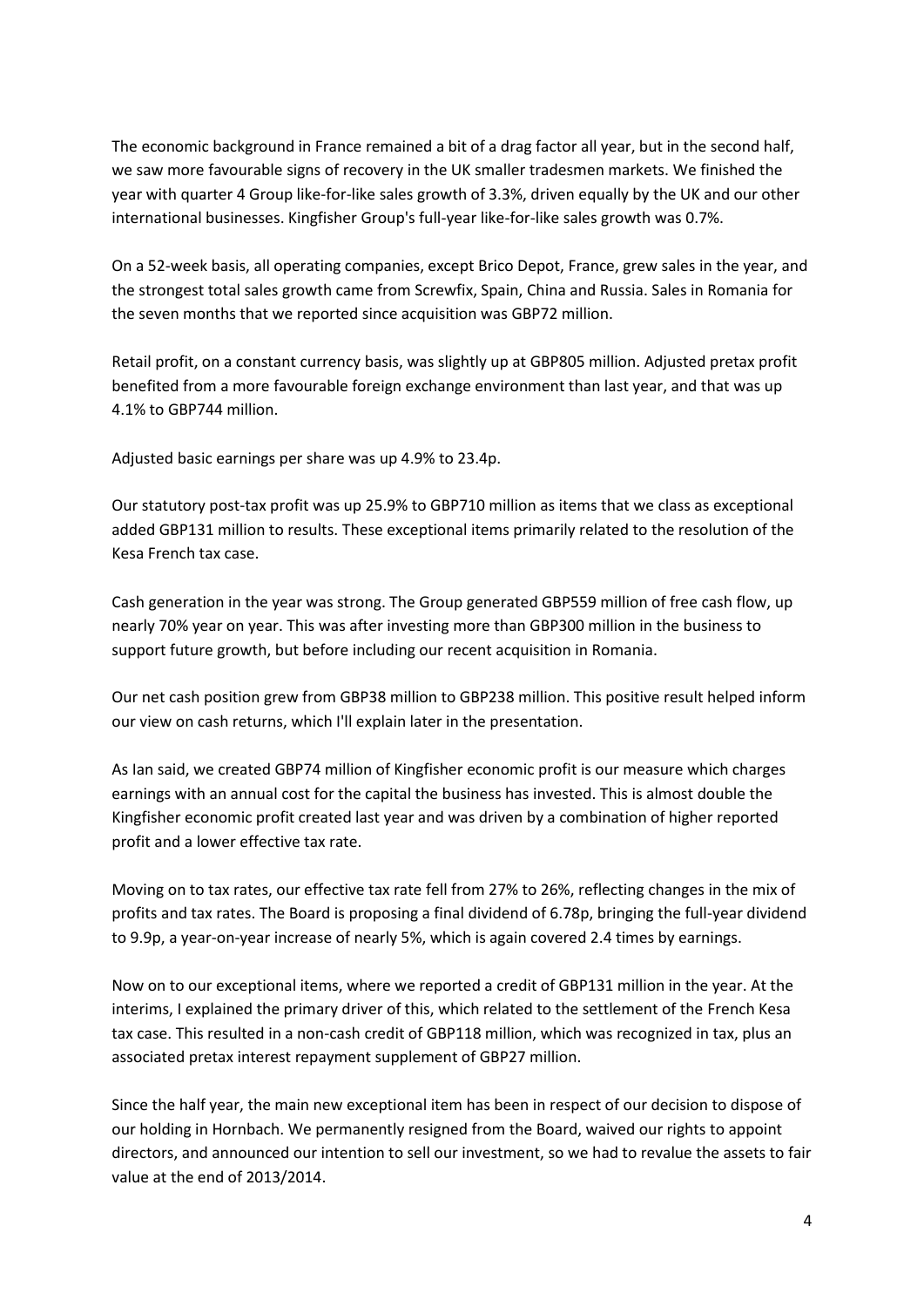We're selling our stake for more than we paid for it, but the net result of this from an accounting perspective is an exceptional loss of GBP14 million. And for ease of understanding, we've set out all the accounting entries and also the 2013/2014 adjusted comparatives, excluding Hornbach, on slides in the appendix to this presentation.

Following the end of 2013/2014 financial year, and on March 24, 2014, we agreed to sell our entire 21% stake in Hornbach for approximately GBP195 million. We agreed to sell the non-listed ordinary shares in Hornbach Holdings to the Hornbach family. And we agreed to sell the listed stake in Hornbach Holdings preference shares and Hornbach-Baumarkt shares to international institutional investors in an accelerated book build.

Aside from this, the exceptional credit of GBP7 million reflects the release of provisions recorded in January 2013 when B&Q Ireland entered examinership. This process was successfully concluded in May 2013, with only one store closure rather than the five that were potentially under threat.

The charge for acquisition and integration costs largely relates to Romania, where we've just rebranded and opened our first two Brico Depots. We all went there and the team did a great job.

So now on to France; in France, we added 4% new space and seven net new stores and four revamps. Total sales grew 0.8% to GBP4.4 billion in a still weak market. Despite the tough environment though, Castorama France's sales grew by 2.3% to GBP2.5 billion against Banque de France data showing sales for the DIY market down by 1.4%. Castorama like-for-like sales were up by 0.5%.

The trade market in France was particularly weak with no obvious stimulation of new house build numbers or planning permits. New housing starts for our financial year were down 2% and permits were down 15%.

Brico Depot responded to market conditions with more arrivages special buys, promoting its value credentials, and benefited from new kitchen, bathroom and power tool ranges, which were introduced last year. Nevertheless, sales were down 1% year on year at just under GBP2 billion, with a like-for-like drop of 3%.

Overall like-for-like sales in France were down 1.2% year on year, and the gross margin reduced 30 basis points, as we invested in net margins to promote customer activity, particularly in the latter part of the year. Reported profit moved from GBP397 million to GBP396 million, and that was down 4.7% in constant currency.

Total sales in the UK & Ireland were GBP4.4 billion, up 2.7% on a 52-week basis, and up 1.1% on a like-for-like basis. Sales were driven by a very strong performance in Screwfix and the first full-year positive like-for-like results for B&Q in four years.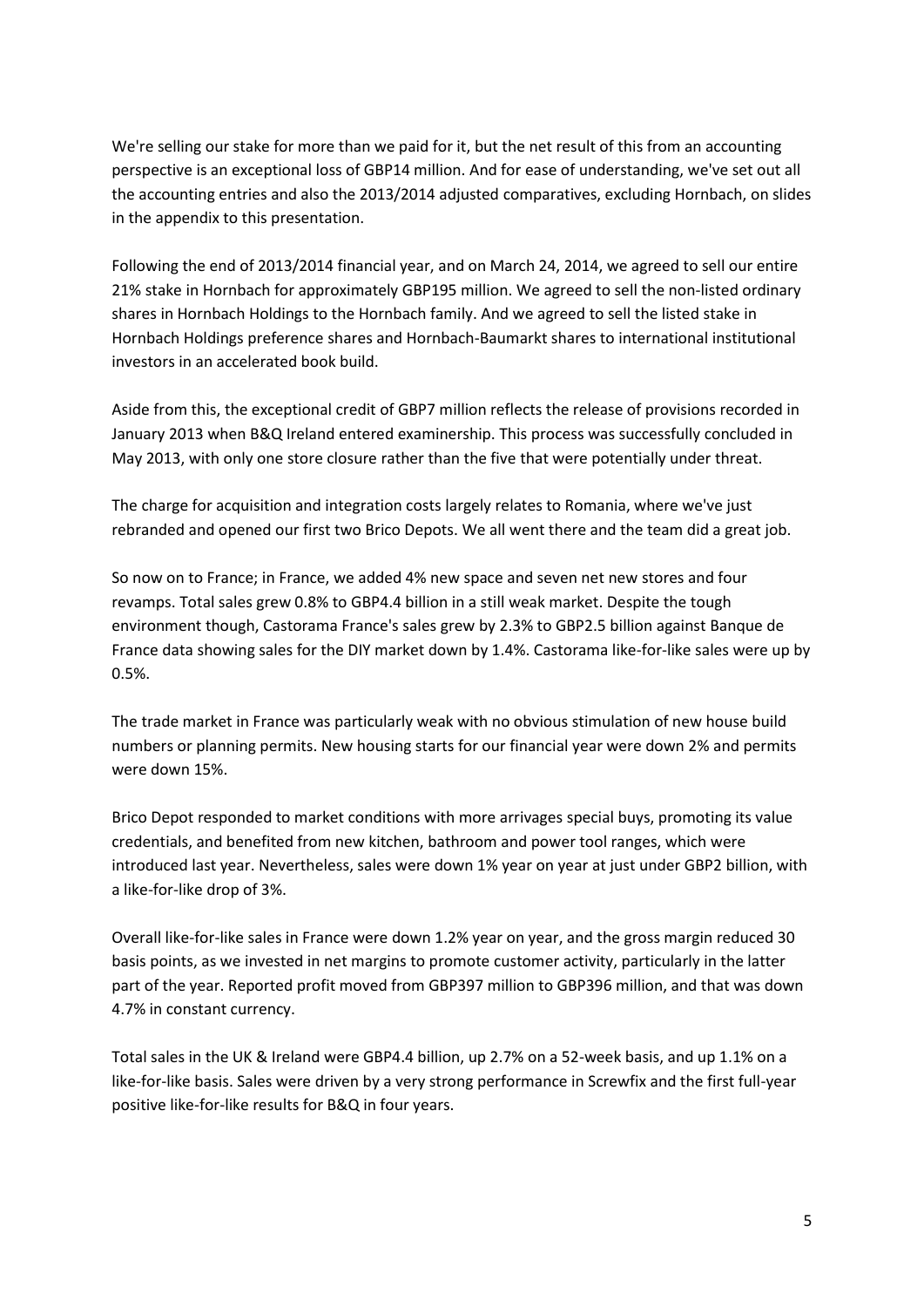In the second half of the year, we began to see more encouraging early signs in the smaller tradesmen markets, although stronger consumer confidence indices have yet to significantly reach our sales.

B&Q sales were up 0.4% to GBP3.7 billion with like-for-like sales marginally up by 0.1%. However, TradePoint sales were up 7%, with the market for smaller tradesmen up only around 2% in the year.

Screwfix continued the momentum we saw last year, growing sales by nearly one-fifth, up 18% to GBP665 million on a 52-week basis. Like-for-like sales grew by 7.3%. Another 60 new trade outlets were opened in the year, taking the total in the UK to 335 and creating nearly 900 new jobs. As well as its industry-leading Click, Pay & Collect offer, Screwfix benefited from new tradesmen-friendly extended opening hours and a strong promotional program.

Overall, we gained market share in the UK, driven by Screwfix. And despite a higher mix of trade sales from Screwfix and TradePoint, gross margin in the UK & Ireland grew by 10 basis points. We offset the impact of price and promotional investment with self-help measures, including better buying and a continued focus on cost efficiency.

At the end of May 2013, we concluded the examinership process for B&Q Ireland. We closed one store, achieved significant rent reductions across the estate, and reduced losses from EUR9 million to EUR1 million, leaving the business breaking even in the second half of the year. Kingfisher UK & Ireland profits grew more than 3% to GBP238 million.

Sales in our other international businesses grew 10.5% to GBP2.3 billion, driven by 17% more [space]. This came from our acquisition of the 15 Brico store business in Romania in quarter 2, which delivered GBP72 million [of sales].

We also opened 15 net new stores; 8 in Turkey, 4 in Spain, 2 in Poland and 1 in Russia. Russia, Turkey, China and Poland all delivered like-for-like growth. The economic backdrop in Spain is still weak but showing signs of slight improvement.

Other international profit grew by more than 11% to GBP171 million, primarily on the back of a strong year of recovery in Poland. And this was despite the fragility of the market there until late in the year.

Castorama Poland's total sales grew by nearly 4% and were up 1.2% like for like to GBP1.1 billion. Poland's gross margin grew 60 basis points, as self-help measures more than offset the investments in price. Productivity initiatives offset cost inflation, and profit grew nearly 11% to GBP123 million.

Ian will speak more about China and our preferred way forward there, but the team has made good progress in the year. Losses reduced to GBP6 million and largely reflect their new format store trial. Despite the shock of industrial action at the end of quarter 3, the core business in China broadly broke even.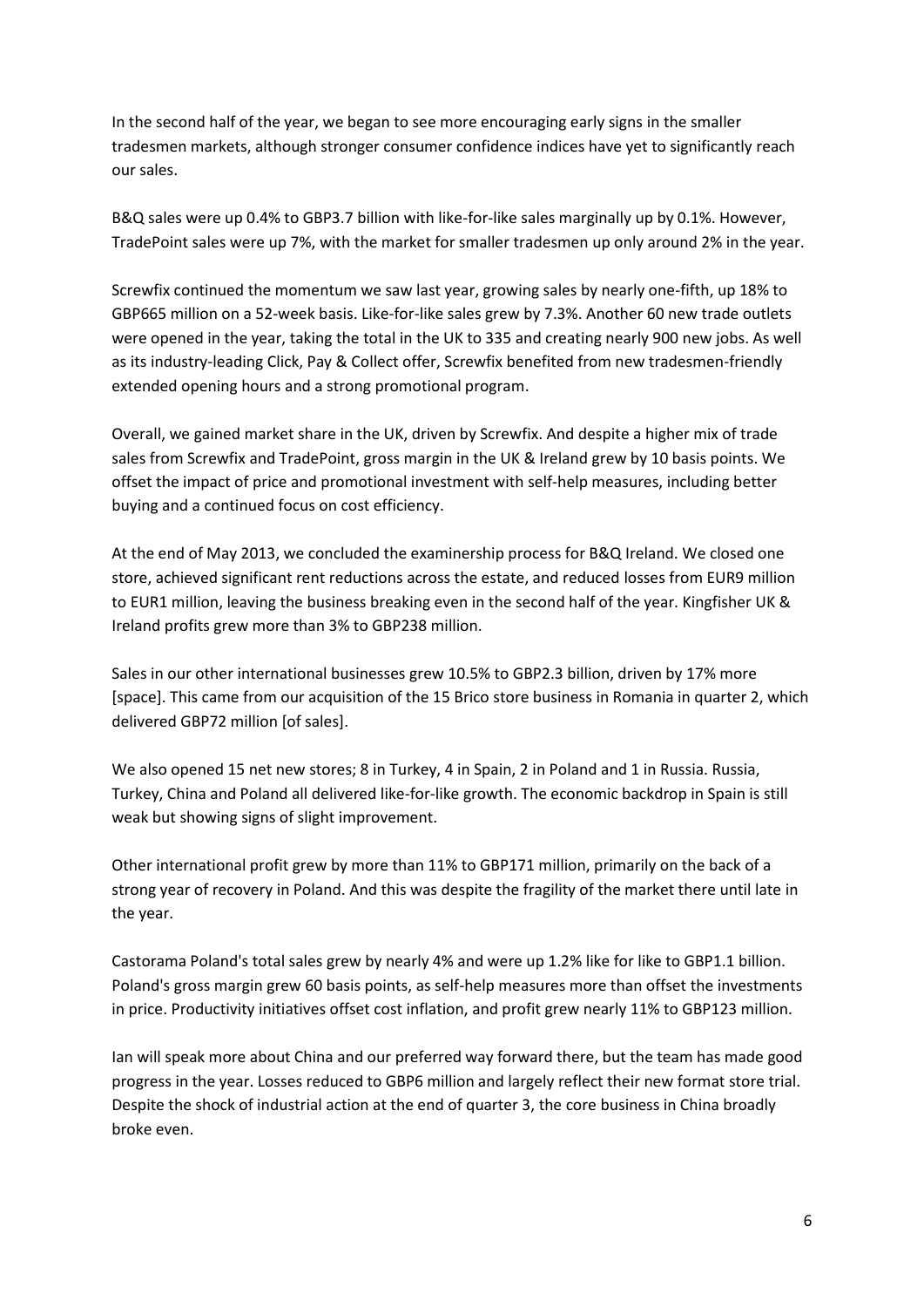And I think, as Ian referred, our year-on-year movement in profit doesn't immediately highlight the strong effort that underpins performance. I've tried to show that in this chart by looking at external impacts and then how we offset those through our self-help measures. So it shows our key profit drivers over the year and the importance of these self-help initiatives, which helped to offset the external headwinds, which were primarily the weakness of markets in France.

As noted, foreign exchange movements were less volatile throughout the year, resulting in a GBP24 million positive impact when comparing with last year.

On the right-hand side of the chart, under self-help measures, we used range review activity, focused on price and value, to drive volume, and we continue to invest in new space. Better sourcing and buying has more than offset the impact of inflation and other increases in our cost of goods sold.

Our cost management activity continues to cover a wide base, including staff and distribution costs and goods not for resale. This kind of cost efficiency more than offset the impact of inflation and other awkward cost pressures. And, again, we benefited from variable pay acting as a natural hedge against sales trends.

Moving on to cash flow; I'm pleased to say that, despite some trading challenges over the year, Kingfisher Group generated GBP559 million of post-CapEx free cash flow in the year, an increase of more than GBP200 million over the previous year. The main driver of this was working capital.

As you can see from this next chart, much of the working capital improvement came from expected unwinds and annualisations of negative impact from the previous years. For example, last year we had an extra week of payments because of week 53. We also unwound the annualisation of LME because of the French supplier payment rules.

Then our stock position last year was a bit higher than normal, as we stocked up to manage an early Easter, and also to get stock in before Chinese New Year. So we finished 2013/2014 with a more normal stock profile. We also benefited from the impact of stronger showroom deposits in B&Q in quarter 4.

Then, from our free cash flow, we paid dividends of GBP224 million; we acquired the Bricostore business in Romania; and we bought back GBP24 million of our own shares in the open market to fund our employee share option plan.

As average foreign exchange rates were more stable this year, yearend closing rates on the euro and the zloty moved by 6% and 8%, respectively, causing a translation movement on our closing net cash position. Closing net cash moved firmly into positive territory and was up from GBP38 million to GBP238 million.

One of our key objectives is to ensure that we have enough financial flexibility to invest in the business in order to grow it. And including the impact of our Romanian acquisitions, we invested GBP367 million of capital to grow the business, in line with our stated medium-term envelope of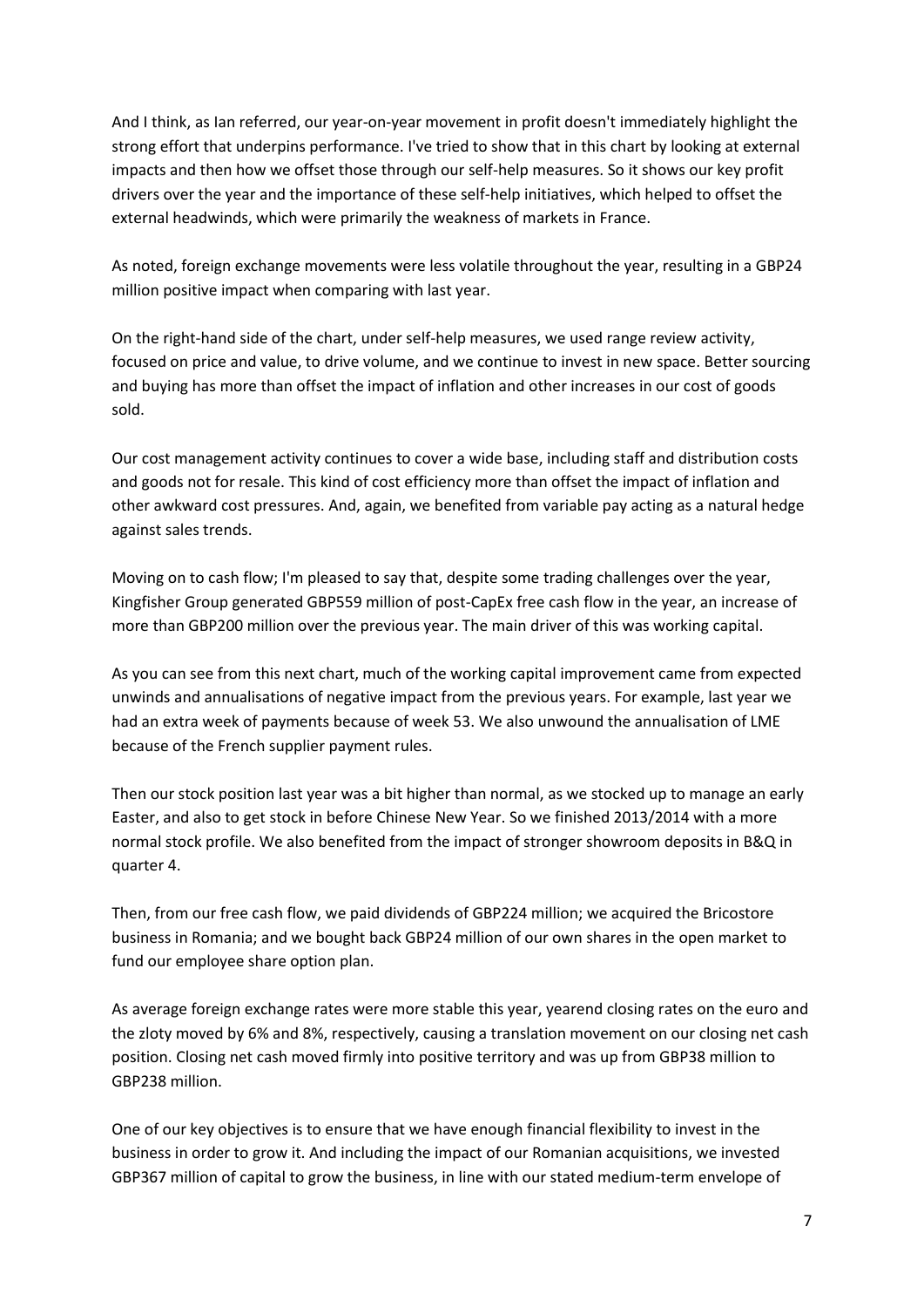GBP350 million to GBP400 million per annum. We invested according to our capital allocation policy, focusing on our higher returning Brico and Screwfix formats, and also on our developing markets.

As planned, from next year we'll increase the proportion of CapEx that we spend on IT and omnichannel, as we continue to modernize our existing infrastructure and start the foundations of our Group-wide IT program. This can still be accommodated within our overall capital expenditure envelope.

Now, I'd like to update you on the status of our capital structure. Ian's already given you the headline that we're announcing the start of a multiyear program of capital returns to our shareholders, which will be in addition to the annual dividend. Last year, I established a framework for uses of cash, set out the conditions under which we would be in a surplus capital position, a position from which that surplus capital would be available to be returned to shareholders.

A solid investment-grade balance sheet gives us the financial flexibility to fund our investment requirements, either through free cash flow or through efficient access to capital markets. A solid balance sheet also gives us the ability to pay a healthy annual dividend, whilst holding a sensible amount of cash for cyclical liquidity.

Our capital structure is strong. Our net debt to EBITDAR ratio has reduced slightly. But just to remind you that, even with more cash than financial debt, we still have significant leverage on the balance sheet, in the form of property operating leases, particularly in the UK.

We believe that our metrics are now consistent with the BBB flat rating, but please note that that doesn't mean that our external rating has moved. It remains BBB- with a stable outlook. As you know, our long-outstanding French tax case was resolved in our favour in the summer.

I don't think we're yet in a position where I would describe our economic operating environment as steady and growing across the entire Group. But in the UK the position is improving, and in France, I'd describe the position as stable.

On this basis, with our continued strong cash generation and the proceeds from selling our Hornbach shares, we do expect to move into a position of capital surplus in the course of the 2014/2015 year.

Given our ongoing confidence in the business, we're proposing a 5% increase in the full-year dividend for 2013/2014. And the Board now believes that we're in a position to start a multiyear capital returns program. We'll begin with the return of around GBP200 million in financial year 2014/2015, which will be incremental to the annual dividend.

We will decide on the exact timings of the return and the mechanics of the return as we go through the year. And I'll continue to update you on the status of our capital structure every six months. At this level of capital return, we still retain the flexibility to invest in the business for growth, and to capitalize on value-enhancing consolidation opportunities, just as we've done in Romania.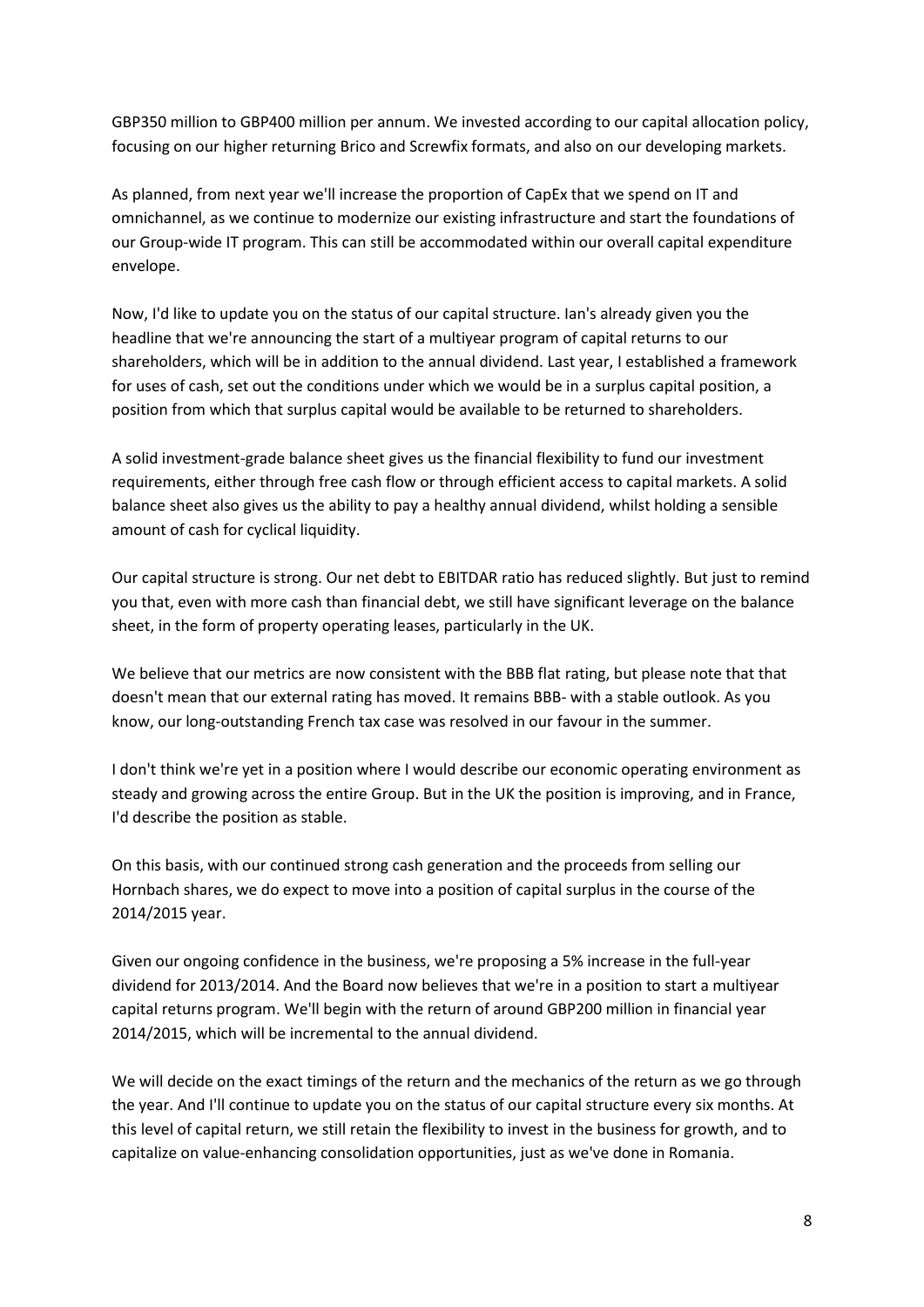Thank you. I'll now pass you back to Ian.

## **Ian Cheshire - Kingfisher PLC - Group Chief Executive**

Thank you very much, Karen, and thanks also to the whole finance team, with -- I think I mentioned Caroline Ball, who spent 10 years sorting out the French tax case. Some of us never thought we'd actually still be around to see it concluded, so we're very grateful to her and the teams.

In terms of our review of the strategy, Creating the Leader starts with the concept that what we're actually doing for customers is helping them. Helping them build better homes because they want better lives, and that's the engine that drives the business.

The fact that we sell stuff is not really the motivation from a consumer point of view. And that is the heart and the purpose of the business, expressed in different ways in different countries, through different brands; fundamentally, the core purpose for Kingfisher.

The strategy that we outlined remains the same in terms of the Creating the Leader eight steps. I'm just going to briefly update on each of these. We're probably trying to move away from, again, a blizzard of KPIs that we go through every time, we will provide those in the appendix, to really focus on the main piece.

The first piece on easier that we're focusing on this year is extending omnichannel across the Group. Again, we've got markets in extremely different phases of development. The UK is the most developed ecommerce market, probably in the world now in terms of penetration. Over 20% of nonfood retail sales are going through the Internet, and the competitive set is probably the most advanced.

In other countries -- and even then probably for DIY, we're still at 5% or 6% penetration, relatively low. In France, by contrast, we're tracking probably three or four years behind that, but the penetration curve looks the same.

So what we're trying to do is build in appropriate omnichannel investment in each country at each stage. And really going from a preparing phase, mobilizing, and particularly in places like Poland, Russia and China, where there are some interesting opportunities, particularly in China, around mobile Internet, which has leapfrogged.

But really getting ready into testing phase with France. In the early stages of Click, Pay, Collect, and Click & Collect with Casto have been encouraging. We're going to extend that to a further 10 stores this year. We're obviously going into Germany with Screwfix.

The two dial movers for us this year is moving B&Q to mass rollout; we talked project Darwin last year. Steve told us a bit about it. The website will get updated in the summer, and we'll have, I think a best in breed capability. It is an important step forward. And this year, we've doubled the number of products on the website available to buy to just over 29,000, and we're seeing what you would describe in classic dotcom speak as very high growth, which is very small sales going up quite a lot.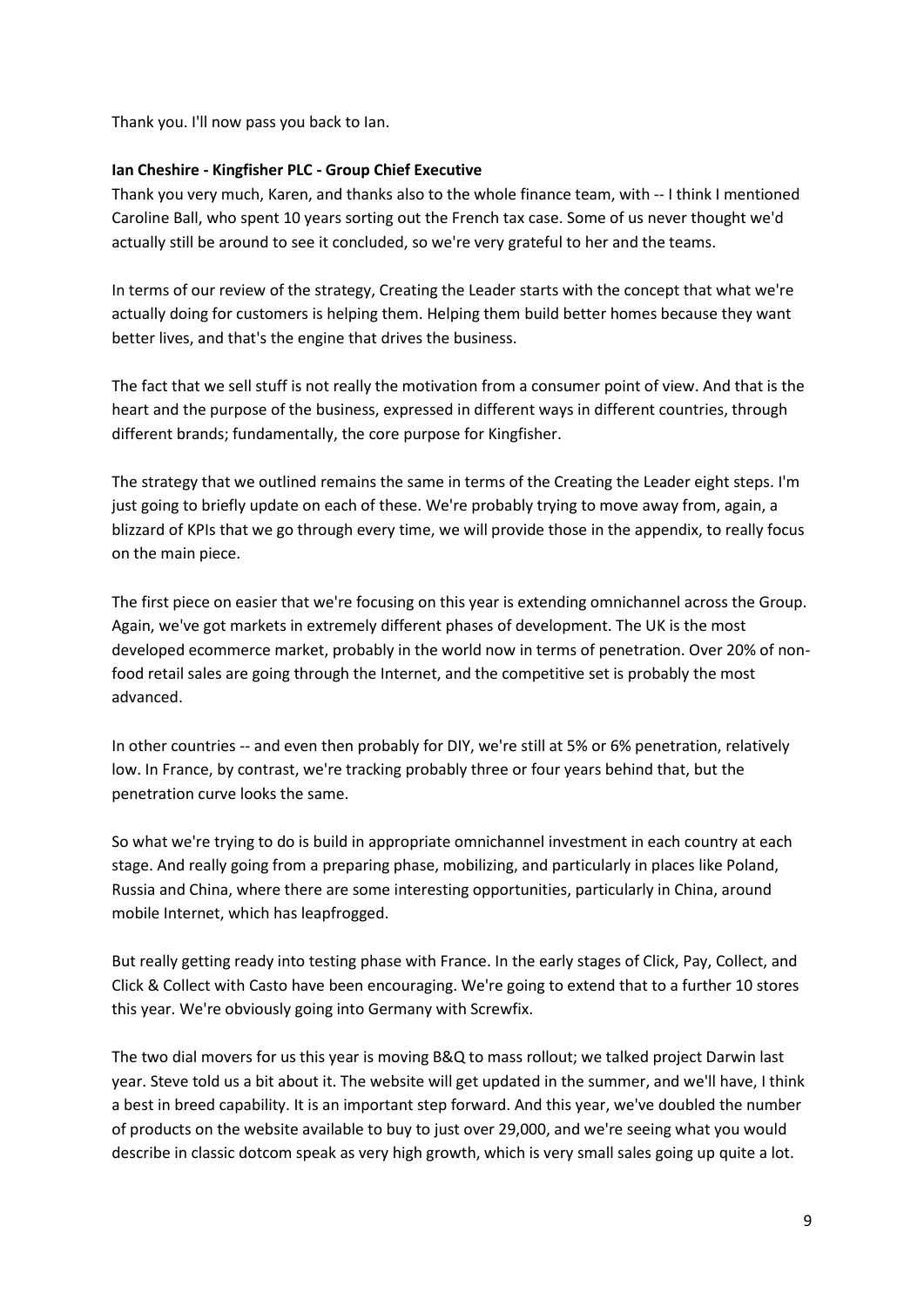I think this year we are beginning to see the transition to a genuine mass proposition, and I think the capability that we're building in B&Q will serve us as we come to talk about the capability to roll this out as a platform across the Group.

But the star pupil is still Screwfix, with the most phenomenal growth in all metrics, and particularly on Click, Pay, Collect and mobile Internet. It just continues to roar away. And I think to have something like Screwfix in the Group, and be able to use the expertise of Steve and his teams in other parts, is the unique advantage that we need to build on. I'm also very excited that we can start taking it into other countries, such as Germany, later this year.

The other aspect on easier was about store format. And really again, the star pupil here I'd focus on is Castorama. The Do it Smart store format most recently seen in Dunkerque, in the flagship store there. But we're now in 11 stores in that format, and we'll continue to roll it out through a process of revitalization and new store operation.

I think the key metric is always sales empathy. We are seeing very good sales performance out of that and big uplifts, primarily driven by higher average basket size. And really people finding that store just easier to shop, more visible, 100% ready to take away that day. So we have seen, I think now in Dunkerque, the iteration which gives us real confidence as we continue to drive the format.

We will take lessons from this to the rest of the Group. Kevin will talk a bit later about the options for developing a format in the UK. There is a reality that you can't simply cut and paste all these formats from one country to another, but you can take the underlying learning; you can take the underlying capability. And I think this gives me a lot of confidence for the future. We're hoping to roll out as many of these as we can over the next two or three years.

In terms of the -- the next element was common, about common ranges, and in the year past we saw a significant improvement in terms of our Colours paint range, which is now around the operating units.

We have also launched in the UK, with a view to internationally going with Valspar, which gives us our own exclusive mixing operation, which gets us away from a virtual dependency on Akzo Nobel. And Valspar have been a big success in the [States with those]; they have a lot of expertise, and very keen to break into Europe. So a big strategic partner for us, and we think it'll go further.

We've also extended, and the team, Benoit and Marc Tenart under Philippe's guidance, have done a tremendous job on extending the common supplier operations in France. And I think, point to stress here is, there are lots of different versions of common. I think one of the things we've learnt is that we have to reemphasize quality over quantity.

So it's not a focus on purely how much -- what's my percentage penetration, because it is quite easy to drive the wrong behaviour. What we're interested in is, how do we make more money; more cash margin achieved, as a result of buying together. And that could be between Castor and Brico in France; it could be between Turkey and Russia; it could be between Screwfix and Brico Depot; or it could be the KSO brand programs.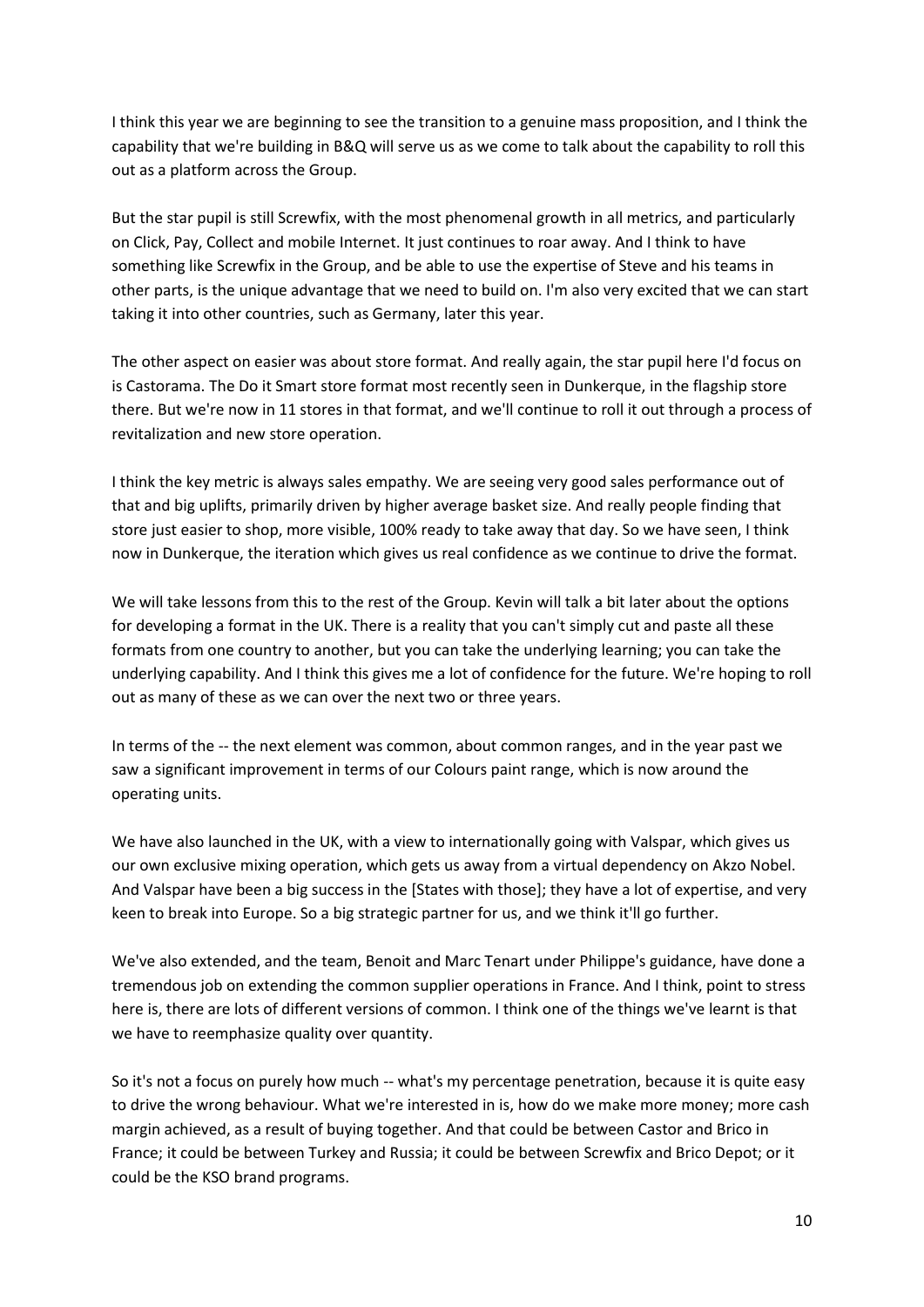There are lots and lots of different types of opportunities. And the focus now is to say, how do we get triple net cash margin accurately measured, so we know that we're improving the amount of cash we've got, which we can then reinvest in growth, and reinvest in returns for shareholders.

We're also looking at more in the way of product sourcing; not exactly coming back entirely from China, but certainly developing more near sourcing with supply chain benefits.

Guy Colleau, who's in here today, has reshaped the Kingfisher sourcing and offer organization to become much more embedded in the operating companies, and focusing the sourcing offices on the job of delivering better deals for the OpCo. And this is -- I think we're now seeing people, Valery Cussenot, who used to be in Hong Kong is now down in Southampton, as an example of people who are now right connected with the business, and a part of the organization.

So Kevin's team, and Darren Blackhurst, the new Commercial Director of B&Q have got access to an offer in terms of sourcing that I think is now much more responsive and closely connected.

The other thing we tried in October 2013 was a Group-wide product show for the first time; building on the experience of Castorama's product shows in Lille Grand Palais, and bringing together the people in the business, particularly in the stores, with the new products we're bringing through.

So we had about 6,000 store members, mostly from Casto and B&Q, but also from round the Group, and they were showing 10,000 new products that were the first time we've done it. And I'd like to run out a short video of the event.

# (video playing)

To highlight two examples of that, MacAllister the picture I had up there, [with] 500 products, and set at, for example, I think it was the power tool up there, at a capacity which is better than the Bosch brand is, so 25% more drill capacity than the Bosch, at a price which will be 10% cheaper. It's the result of three or four years of development, and quite a lot of exclusive product design work gone on there.

And if we can get it across the totality of the Group, we can build volumes that no-one outside Black & Decker can really touch. We're very excited about that, and it transforms the profitability of the power tool category, which is dominated by a branded flow.

The Blooma gas barbecue range, for those of you who've come to a few of these presentations, this is my routine boring point. It is now 100% common between the UK and France, which was a one of those facts, that again, 5, 10 years ago we thought would never happen.

But it's done that because people are designing these products, and thinking about the range, every year. So the range reviews are synchronized easier for change. But it has taken four or five years to get there, and what we've now done is gone back into the design, and really focused on the ease of use.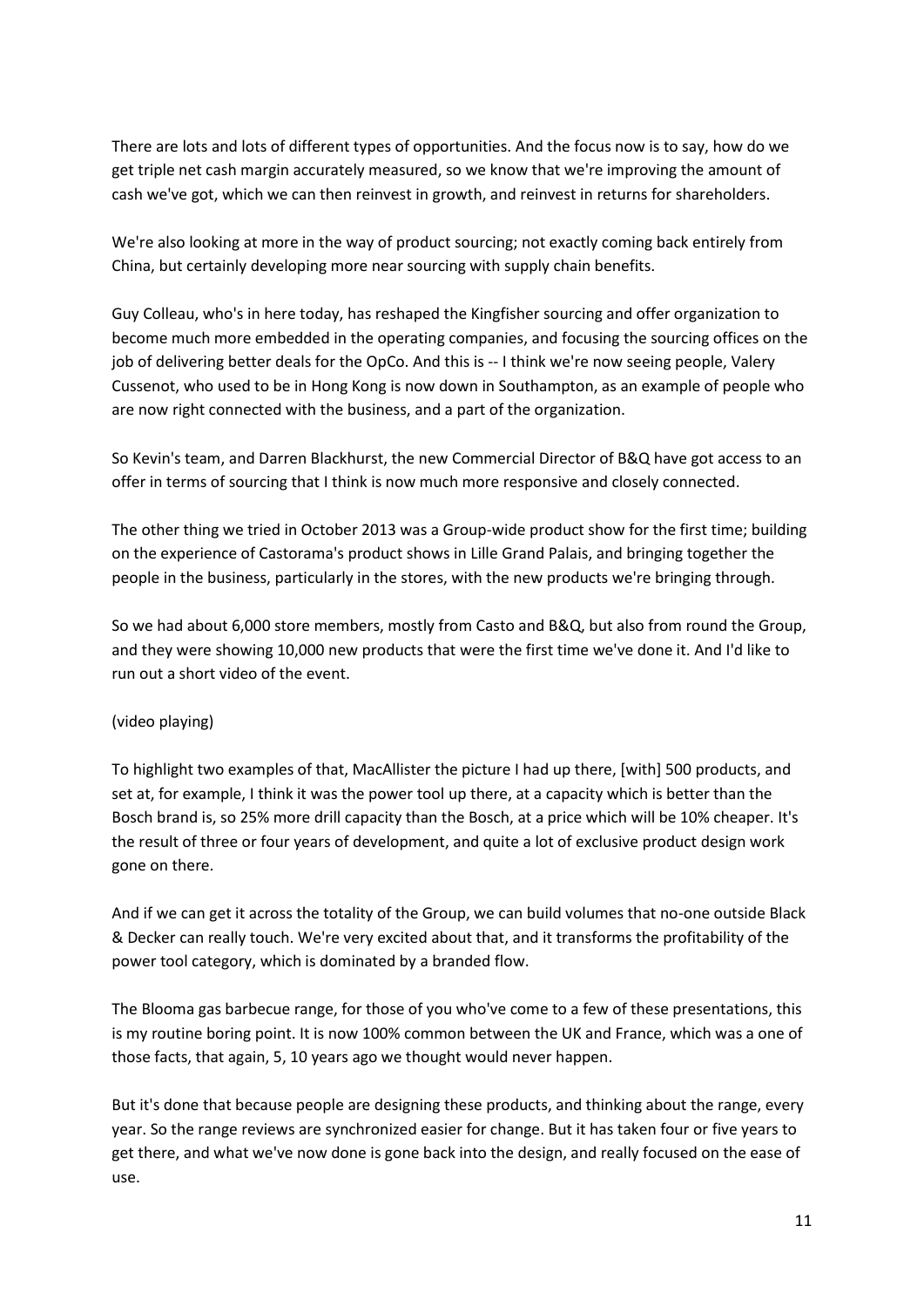So when you see the sort of traditional problem with barbecues that I've certainly had on my [all] weather, is that I then have the chore of trying to clean the (expletive) thing in the sink, and causing chaos and muck everywhere. All of the pieces that you see here will go into the dish-wash. They've been resized and reconfigured, so you can just literally dish-wash your barbecue.

And little things like the design of even things like the warming levels. Quite a lot of warming levels on barbecues are set so low they actually cook the food rather effectively, so you actually need to reset it.

So the team have gone through and absolutely reconfigured that, and I think value-engineered price to some really compelling levels. And I think that is now by far the best range I've seen in 10 years, and it's the same range across the Group.

So I think a lot to go for, and some highlights, and a lot that's [key in the teams in their pursuits].

On the other side of common, we're starting this Group-wide IT program. This is normally the point when finance directors keel over and clutch their hearts and complain about the CapEx cost. I would stress, this is within the CapEx envelope that I think everyone's got out there. So this is not a new and expensive stuff, or rather, it is expensive stuff, but it's not new.

But I think there is an opportunity to step change here IT, and it is traditionally retailers. We hate spending money on IT. It's just seen as a sort of nasty sort of thing that you have to do, as opposed to possibly, could we make the business easier for our colleagues, and easier for our customers, if we could create a really next-generation solution.

That's not being leading edge on [super] business technology, but really trying to be agile, and particularly build applications that we can change very quickly without having to go and rewire and replumb the entire heavy lifting in the basement.

I think what we've now got is that flexibility, and we've got a program that Steve will lead, that will be co-chaired effectively by a number of the CEOs, and trying as ever to balance, we'd love to go fast, but if you go fast you'll probably make mistakes. So we need to have a measure program, and it is, as I said, consistent with our spending plan.

So we will be looking to launch a real working store prototype next year, which will then be rolled out across the Group. And we're also looking at what elements of that we could bring in more quickly, as opposed to having to wait four years to get everything sorted out at the end.

But having lived through many debates about how you get people to work together, how you get things to happen, this is one of those unglamorous but incredibly important bits of change that we've been busy doing for the last six months. And we're now poised, I think, to launch this as a program.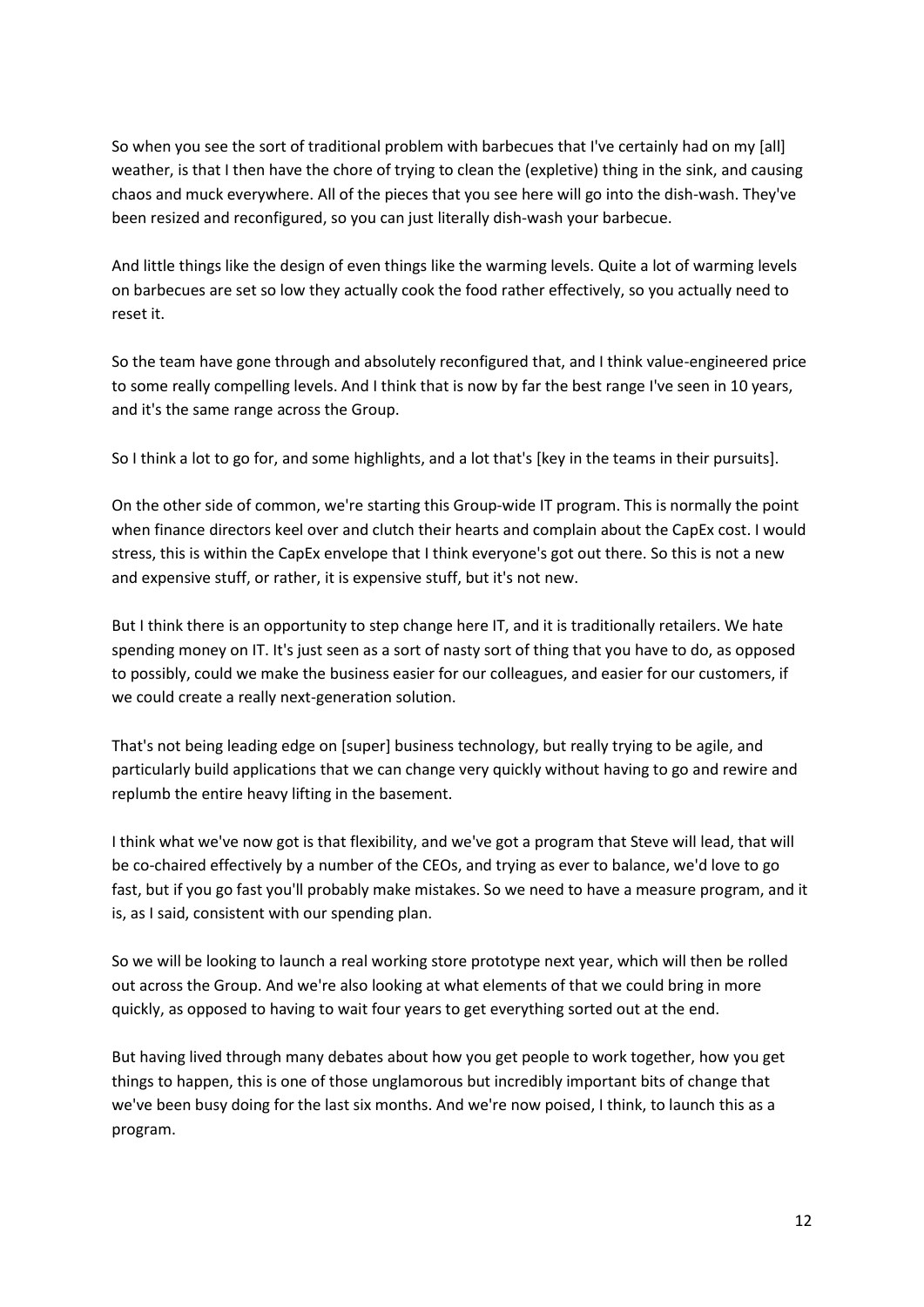It builds on a lot of learning from Screwfix, a lot of learning from Darwin, and it also involves two aspects.

There's the application platform, which does give a fully integrated, omnichannel play. It also enables selling in-store in a different way, and streamlines ordering and a set of other processes.

But the other piece is just a physical infrastructure refresh. And we know from our store colleagues that the single most depressing thing for them in terms of engagement is the dealing with old, outdated PCs, and we've got a lot of them, exacerbated by the fact that your customer then comes in with better technology in their hand than you've got on your till.

So we've got, I think, about 28,000 PCs to replace across the Group. We'll do that on a rolling program, but it also gives us an opportunity to look at device mixes, so we can replace with tablets, we can shift to more mobile solutions. And I think traditional [curve to] retailers replacing legacy systems is actually also an opportunity, providing we get it right.

But final point is, we have to drive this as a business project. This is not an IT blank check.

On expand, we've got, I think, a clear couple of steps this year coming up. The entry into Portugal, based on the position of Brico in Spain, so we'll be opening in and around Lisbon shortly.

And Screwfix Germany in the summer, I'm really delighted to see Screwfix take its first proper step overseas. I think this is a business model that can travel literally the globe, and we're going into Europe's biggest, and arguably most competitive market as a way of testing that.

But I think there are opportunities in there which we will confirm over the course of the year. I think both Portugal and Screwfix Germany will be interesting opportunities for us, going forward, as well as the continued expansion in the countries that we've already listed.

But in terms of portfolio, I just want to touch on the Hornbach and B&Q China move that we've announced.

The disposal was agreed and is, I think, looking at cash in the bank, is in the next days rather than weeks. So this is a done deal. It's quite a complicated done deal because you have to sell unlisted shares for which there is no public market. But the only real buyer for us there was the Hornbach family. And I think it's a tribute to the relationship over the years that they were willing to agree an exit with us and complete.

So the family have taken back the unlisted which are the voting shares, and then the listed shares have been put through an accelerated bookbuild last night, completing simultaneously now while we're speaking, and together, that raises around GBP195 million. From a business which we really admire and respect and the relationship with the Hornbach family is something that I would really continue to value.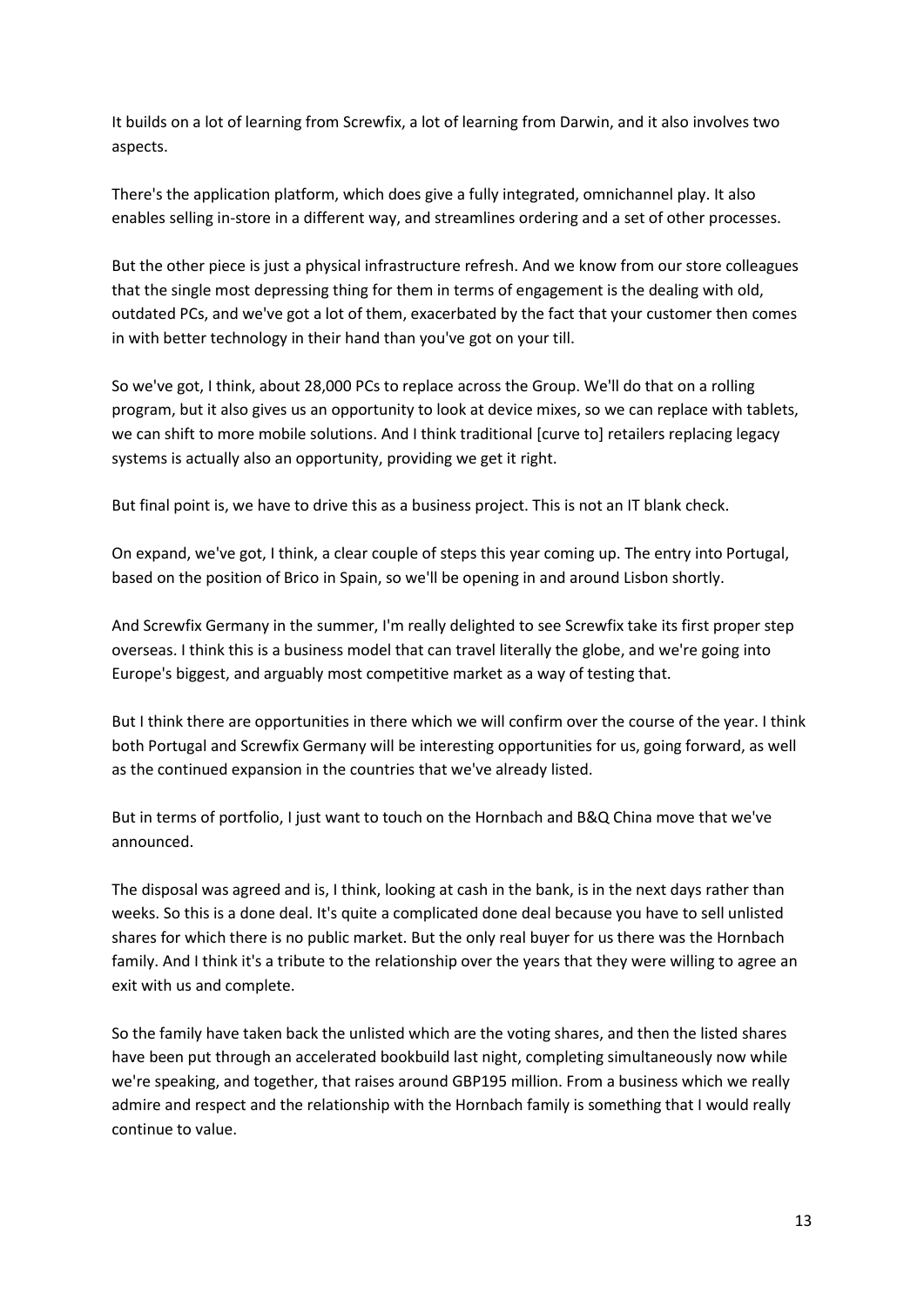We really do like their business but there's not much point, long term, in us being a 21% shareholder. The issue for us has always been the execution, the capability, to realize that stake for value. And I'm really pleased that the teams have been able to do that, and successfully free up essentially what was trapped cash in terms of minority stake.

In China, the position's slightly different. As Karen said, we've now got the core business to a point where it is break even. That wasn't the case three years ago. And it's also true to say that it's more stable. It has some positive signs in terms of the trends we're now seeing in the recent trading, and it's got to a point now where I think we have a platform.

But it's also clear to me that to succeed in China in the longer term, because I do believe in the longer term opportunity in the market, in terms of the home improvement, I don't believe DIY -- we have some interesting philosophical debates about DIY in China. But to my mind, there is clearly a consumer opportunity. But it's one that I think you probably need to mimic our model in Turkey, which is a combination of local property and consumer expertise, and a management centred particularly round suppliers, combined with technical international retailing.

So we think we are now at a point where we can go and look for a partner, and we're announcing it publicly today so that it is an above-the-board process rather than a quiet behind the scenes, with rumours and all sorts of difficulties of managing it. So I'm confident that there are further opportunities in China. We will be looking for a true strategic partner. We don't know when this will actually happen because this is not a process you can guarantee.

But, over the course of the year, we expect to be in conversations. And we have already had, as you might expect, over the last period of time, an expression of interest from essentially interesting people. So we will explore those, see what we can find, and then see if it fits our longer-term value creation. But over the next six months, I think we'll come back with some answers.

The other thing on expand is technically contract, which is space. We've talked about right size, right place, just a very brief update. I think we've shown this slide before, but that is now is actually the real store that ASDA occupy in Belvedere. And we were able then to sell, just after the yearend we sold the half, i.e., the [65,000] square foot freehold that we owned that ASDA occupy for GBP32 million, which give you a sort of sense of some of the value opportunity.

Now 90% of B&Q space is let, rented, so there are not many of these sorts of opportunities. But it does give us confidence in the model and gives us confidence, if we free up space that we don't use, we can realize that and improve our asset efficiency and keep on driving that.

We're still going with 17 agreements. We've got one in, one denied. I don't think that is a ratio I would apply to the 17 as a whole; I think we will see progress. But it's probably again the next six months when it's really down to the planning process, which isn't really something which we can easily accelerate.

But I think I'm confident that we can do more and we will be looking for further opportunities, further deals, and particularly as Kevin and the team at B&Q clarify some of their format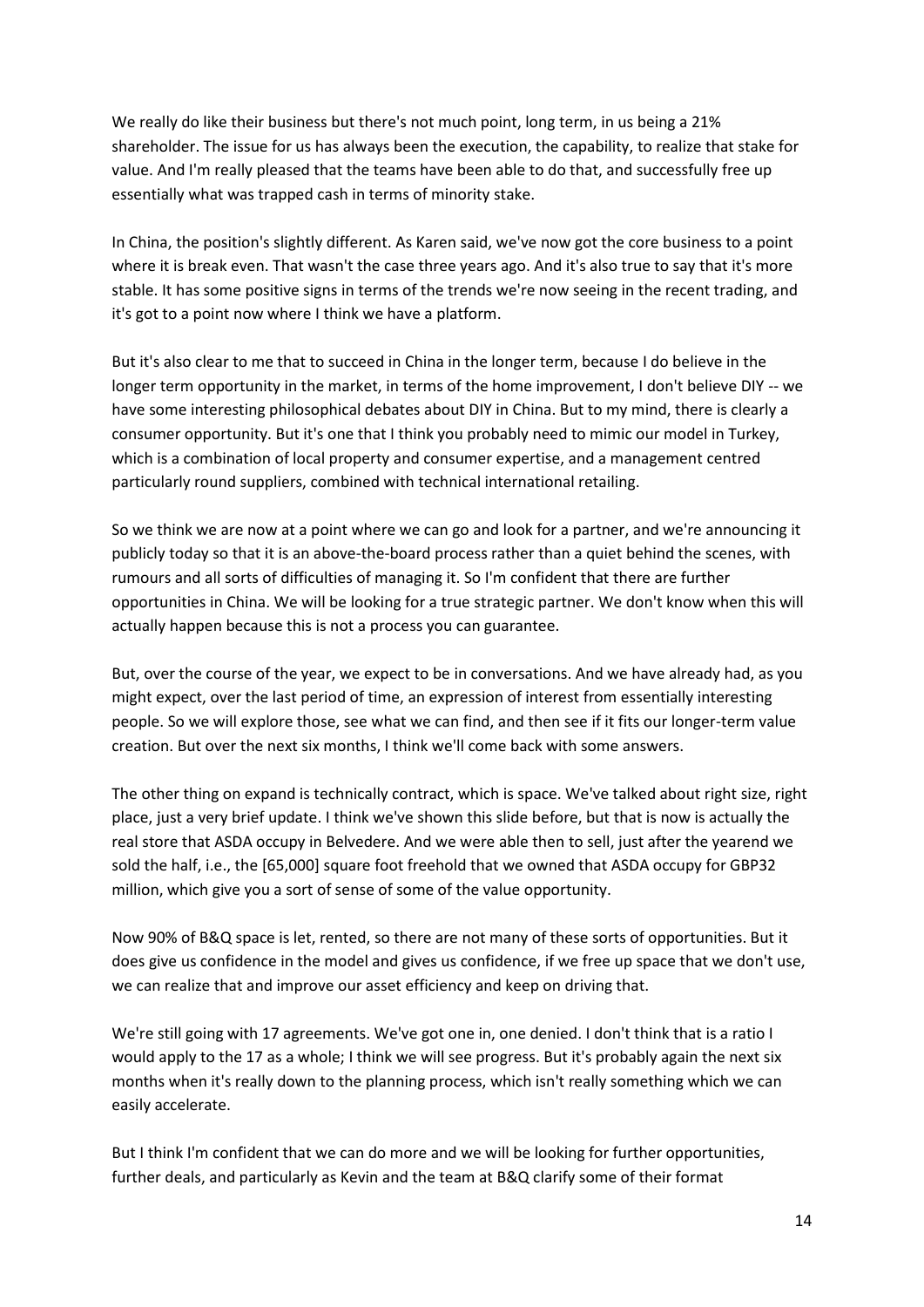opportunities, and possible allow us to reconfigure space differently, because we remain convinced there are things we can do with the space. And we can certainly trade a very successful business out of less space.

And the other thing mentioned by Karen was that we continue to be interested in bolt-on consolidation opportunities. Koctas picked up two excellent, ex-Praktiker, stores, as Praktiker exits from Turkey, a very major store in Istanbul which we just wouldn't have come up without that sort of consolidation piece.

And then we talked last year about Brico in Romania. We completed it last year. It is an asset, 15 store asset, with freehold property, which has a genuine presence in the market and an infrastructure. That is something that we wanted to transform into Brico Depot. It's also worth saying that, given the sort of prices in the market, this is something that wasn't going to be available three years ago, and now represents good value.

And I think we'll see other opportunities to make those sorts of bolt-on deals. But I think the most exciting thing is when we made our visit to Brico to see the opening, is the transformation of a good DIY store into a fabulous Brico Depot, and a really great result. I've got a short video, I think, of the opening mayhem in Romania.

# (video playing)

The last two things before Kevin talks about B&Q, just to pick up on one, was the team there were helped by a team from Brico Spain, as well as Brico France. And it turned out we had a combination of some Romanian emigres working for Brico Depot Spain who came back and spent three weeks helping. So the support from around the Group that made that happen was tremendous.

And the second thing is, it's quite clear that for Eastern Europe the Brico format is generally a powerful format. And I think we'll be, based on the early opening mayhem, we are going to be expecting to accelerate investment as and when the results are proven over the next months. But a great and encouraging start to that process.

So from one of our smallest, newest, OpCos to one of the biggest and more challenging ones. So I'll hand over to Kevin.

# **Kevin O'Byrne- Kingfisher PLC - Chief Executive, B&Q UK & Ireland**

Morning, everyone. I wanted to start by -- I just want to talk about what we've been doing over the last four months in B&Q, just give you a bit of context for that before we get into the detail.

B&Q is a strong business working in a great sector. If we think of the home improvement sector, home really matters to people. People are very interested in improving and maintaining their homes. Scale matters in the sector, and we can use our Group scale as [the pace] converge across Europe to buy better. And the sector is the sensible, more defensible, against the grocers and the online players, because you need big ranges. You need large stock depth in those ranges. And in many of our areas, customers want to touch and feel the product before they buy.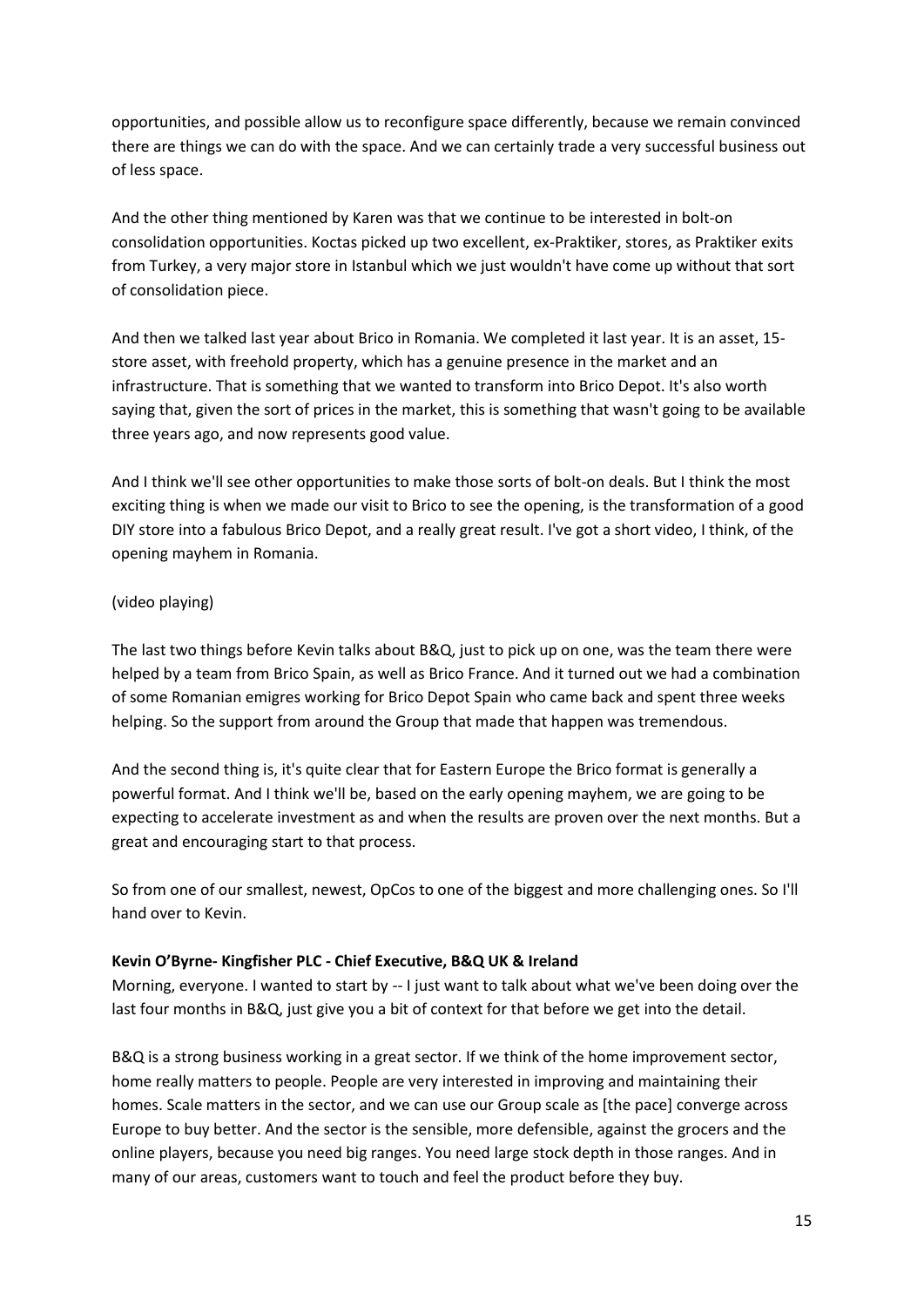And in that sector, we've got a very strong brand in B&Q. The brand is loved and trusted by millions of consumers in the UK. We've got 19 million unique visitors to our stores, shoppers in our stores, buying in our stores, every year. That's about two-thirds of the UK population. We've got a brand that's the market leader, with over 60% of the [shared] market in sales and in profits, and has enviable net promoter scores.

And then the most important thing for me when we speak to customers is they talk about our people. And in our people, they talk about people being human, bringing home improvements alive, being very helpful. And that's a real competitive difference that we have, but there's a but.

The market has been difficult and declining; customer needs and behaviours have been changing; and the competitive landscape has been evolving at pace. If we look at the market for a few minutes, the home-improvement market in the downturn decreased by about GBP6 billion. That's about 12%. We saw reduced housing transactions; we saw consumers' incomes being squeezed; and the important area of home equity release loans decreasing. And I suspect we won't see those returning to pre-crisis levels at any point soon.

In that, the retail sector was impacted a little bit more than the trade sector. Now in that period, Kingfisher has actually been very resilient. We've defended our market-leading position well, largely through our trade offer improvements. And we've improved profit in the period. We've had some self-help structural changes that we've made, we've grown Screwfix, and we've taken some shortterm cost initiatives.

Now, in any large business, in a downturn, you have to manage your cost base, but if that's over a prolonged period, which you've seen, it starts to impact some staff engagements and it can impact customer service.

So as we start to grow the business again, I will be increasing investment in areas like IT, in areas like essential maintenance and, as we improve the performance, in variable pay and bonuses.

And the pace of change has been increasing as well in the competitive area and with our consumers. If you look at the competitors, first of all, we have seen some notable exits from the market, but we've seen little space actually leaving the market.

The trade players are increasing space and welcoming retail customers. The discounters are increasing space and taking advantage of lower rents, and we've seen some online pure play specialists growing in the marketplace, and these are individually small but there's quite a few of them.

And then, if we look at the consumer side, we've seen consumers becoming more convenienceorientated and definitely looking for more value, being more price conscious. And the growth of technology like mobile and tablets has accelerated those changes.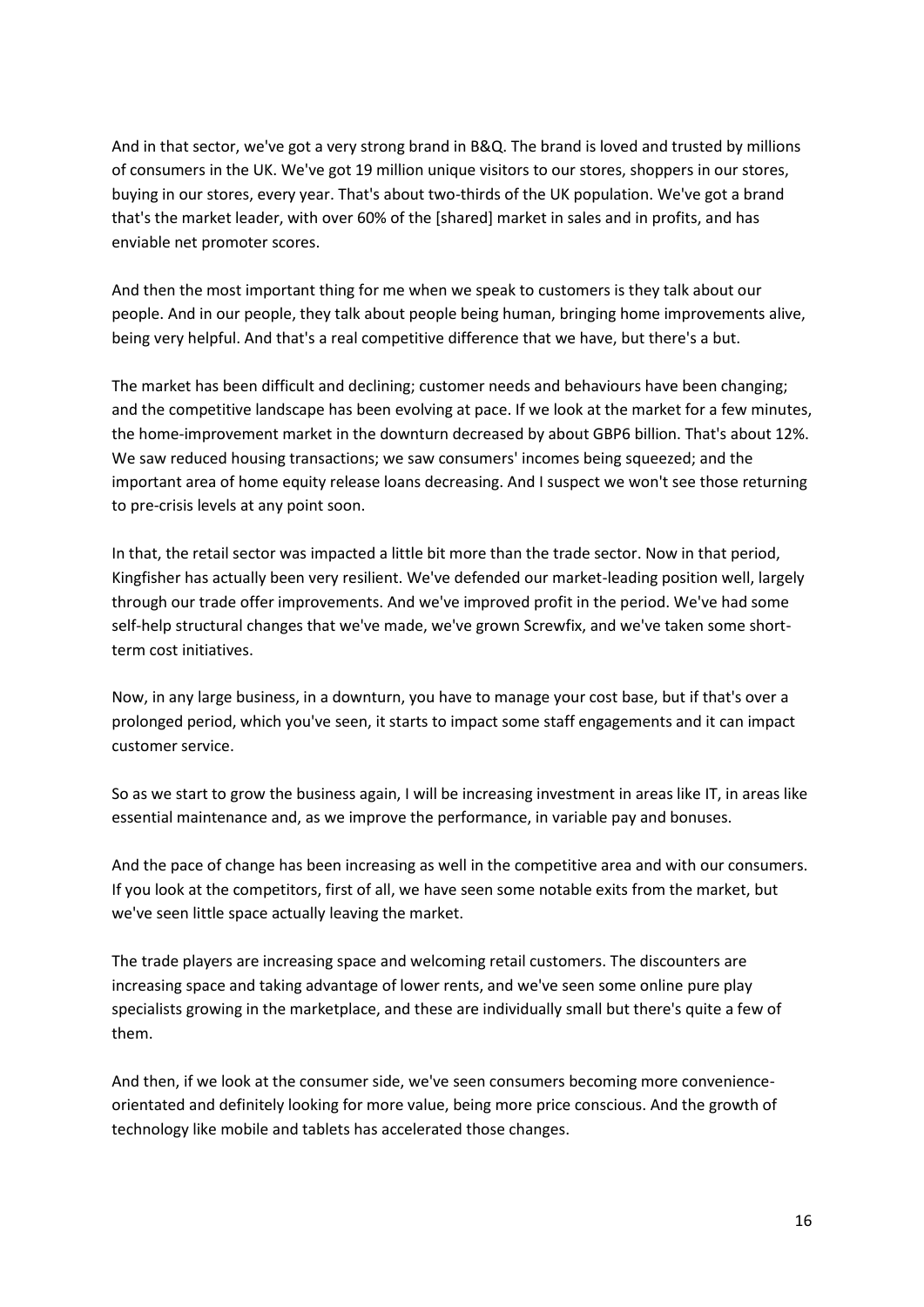So we've seen the market changing; we've seen customer behaviours changing; we've seen the competitors evolving at pace. So we recognize that and we know we need to do something to change. We want to change the business so that we can get B&Q growing again, so we can capture the growth as we come out of the downturn.

And then, thinking about that, I have three priorities. The first one is get the right team around the table. Secondly, reenergize the business and fix some trading basics so we can get some momentum back into stores; and, finally, work on credible plans that simplify B&Q so we can grow it over the coming years.

I'd like to just introduce you to the new team. It's very clear to me that to rebuild B&Q and to get it to fulfil its potential, we need a very strong team leading the Group, so that's been a big focus of attention for me over the last four months.

The new team -- 80% of the Board has changed and, in fact, over 30% of the top 200 have changed in the last four months. And around the Board table now, I've got a good mix of very experienced Kingfisher and B&Q executives and some top external talents.

In Chris, who's come in to do marketing, we've got an excellent customer and marketing executive who's launched big brands in the UK before. In Darren, we've got a very experienced commercial director, a buying, trading and commercial background over 25 years in retail. And then in the Kingfisher and Screwfix and B&Q executive, we've got very deep home improvement industry expertise and in-depth omnichannel expertise.

And I'm really pleased that, around the table now, we've got over 80 years of home improvement experience and over 80 years of Board level experience, so it's a real step change in the team.

Now, we all know that in a retail business, momentum is critical. Momentum in the stores is critical. Having focused on the team, the next area of focus was getting momentum back into business. B&Q is the market leader, but B&Q has not been leading the market, and I'm determined that we need to start punching our weight.

I just want to share a few examples of what I mean by reenergizing the business. The first one is price, which you can see on the screen there. We need to make our prices simple, really clear. We need to be really confident about our prices. We need to show the consumer the great value we offer every day.

We also need to make sure our promotional ends are much more impactable. Again, they need to be simpler in the communication; they need to show people the unbeatable value we offer. And in the ends of the stores we're going to increase the level of stock in the ends and also, for all the bestselling [views] across the store range, increasing the levels of stock.

These two things are real retail basics. It's actually the B&Q heritage; it's what we know. And the commercial teams and the store teams are embracing this, as you can imagine.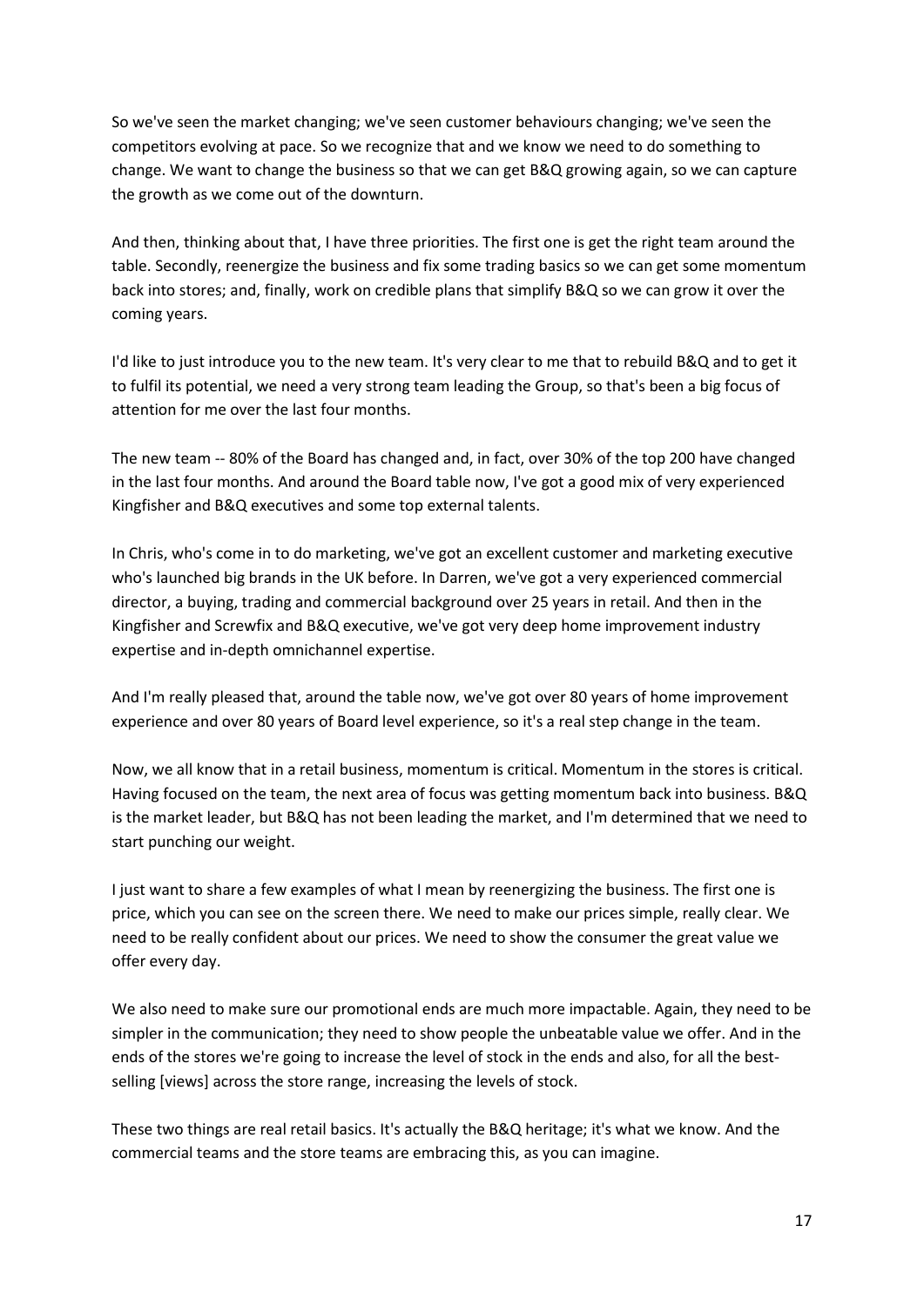Now with a big portfolio of stores it takes a lot to roll through almost 360 stores, but you will see these changes in every store in the next three weeks, as we go into the important Easter trading period.

The other area that we've been focusing on is the marketing and just revisiting where we're spending our marketing, how are we spending our marketing. The whole point of our marketing, surprise, surprise, is to drive footfall. So it doesn't need to be clever, it needs to be effective. What we're doing is making some basic changes to the marketing.

One of the things that you've got on your chairs there is the latest leaflets. We started these leaflets in December; this is the latest one that's just gone out. We're delivering them to homes either directly or via the press to millions of customers every month and the leaflet has -- it has three purposes, really.

Obviously, overall, it's to drive footfall, but we want to shout about the great deals in the store and you can see the orchid deal or the Flymo on the back and, by the way, for any of you who don't know, it is Mother's Day on Sunday. If you want to, these are very good value at GBP5 a pack. We sold 48,000 over last weekend, so you'd better move.

So we talk about the deals. We want to communicate the micro seasons because there's micro seasons every four weeks in our business and we have products for those. So just what are the micro seasons that are relevant at that time of the year, and then we want to remind people of the extensive range authority we have across the store.

That's one example of one of the new areas and, to fund that, we've cut other areas; for example, sponsorship on Channel 4 which cost many million pounds a year, sponsoring celebrities, etc. So we're cutting in areas just funding things that we think are more effective.

And the great thing about this, actually, as well is it's bringing a drumbeat -- a trading drumbeat into the business. Every four weeks the team have to deliver this and it's a way for the store manager to walk his store and say, what are the deals, have I got all these deals in my store. So it's very helpful.

It's early days. I'm encouraged by the steps we're taking. We're starting to lead more and I'm encouraged that we're starting to punch our weight.

We've worked hard on the team, working hard on energizing the business. I'd like to now just say a few words on what we're doing to get [credible stance] to simplify the business and grow the business.

One of the concerns I had coming into B&Q was just how complex it is. We've let it get more complex over the years. It happens in lots of big businesses. But complex for our customers, and very importantly, it's complex for our colleagues to work in.

There's two implications of that. It makes it difficult to be agile and change quickly in a market that's changing quickly, and it impacts our cost base. So we're working hard on how do we simplify the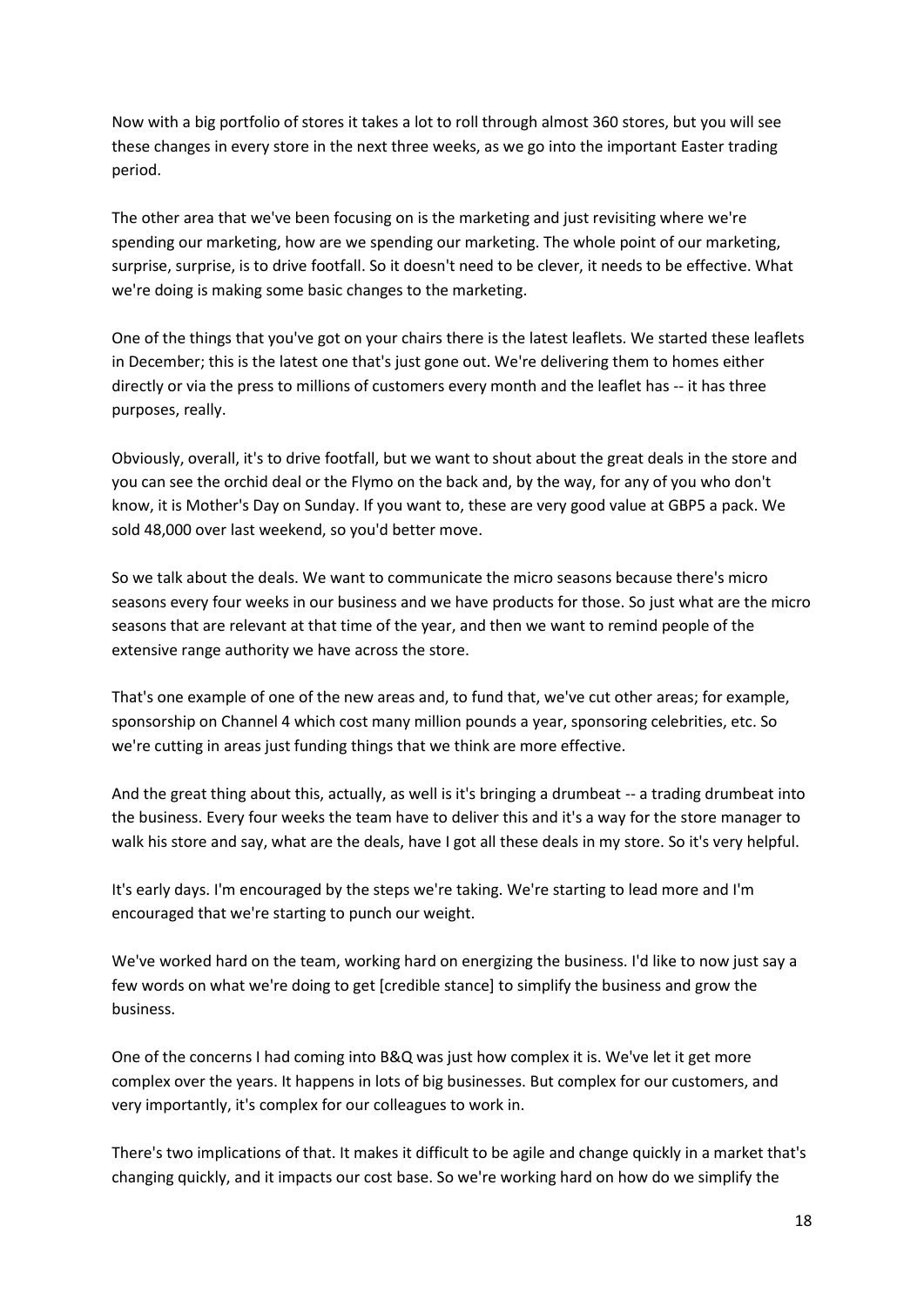business and, again, there's two big areas of focus there; how customers shop in our shops, and our end to end supply chain, from the factory through to the shelf in the store.

I just wanted to share two examples of what's coming out of the work we're doing. One is paint pot. We currently touch or move a paint pot 11 times from the factory door to the shelf. It wouldn't be so bad if we didn't sell 43 million of them every year, and we think we can reduce that by 50%, or less, to about 5 times.

The door handle is another example. We touch it or move it about 20 times and, again, we can take 50% of that out. So you can imagine there's quite a lot of labour tied up in that, and I look forward to -- that work is going on at the moment.

We're doing a lot of in-depth analysis across the store base and the supply chain, doing it end to end with all of the directors working together on it, and I look forward to updating you on the progress of that as we finish that work.

Now, simplifying the business is important, very important, but we all know that the most important thing in a retail business is the offer. The future growth will be dictated by the strength of the offer and that's getting a lot of focus.

In B&Q, we have 19 different businesses and that's the real strength of the brand, 19 businesses under one brand, but only if the 19 businesses are winning in their marketplace. So we're going back and looking in great detail at each of those 19 businesses. We're looking at it from a customer point of view, who is the customer, how is that evolving, and redefining the categories from a customer perspective.

We're looking at it from a competitor point of view and, in many cases, the traditional competitors aren't the competitors that we need to be focused on. So we're looking at the traditional competitors and we're looking in great depth at the new competitors, because each of the 19 businesses have to win against its competitor.

And then we're looking at the economic or the business model because each of the models need to be profitable, and not just now but in five years' time, as the market evolves. Again, lots of work going on in that. The bulk of that should be completed over the summer, and there's probably three outcomes of that.

We could rearrange how we're using the existing space for a category in the store and just use the existing space better to get better sales density.

We could reallocate the space between categories without actually moving the big racking that you see in the stores.

And then, finally, we could revamp the store and just change all the macro space and increase space in some areas and reduce space and change where things are aligned beside each other.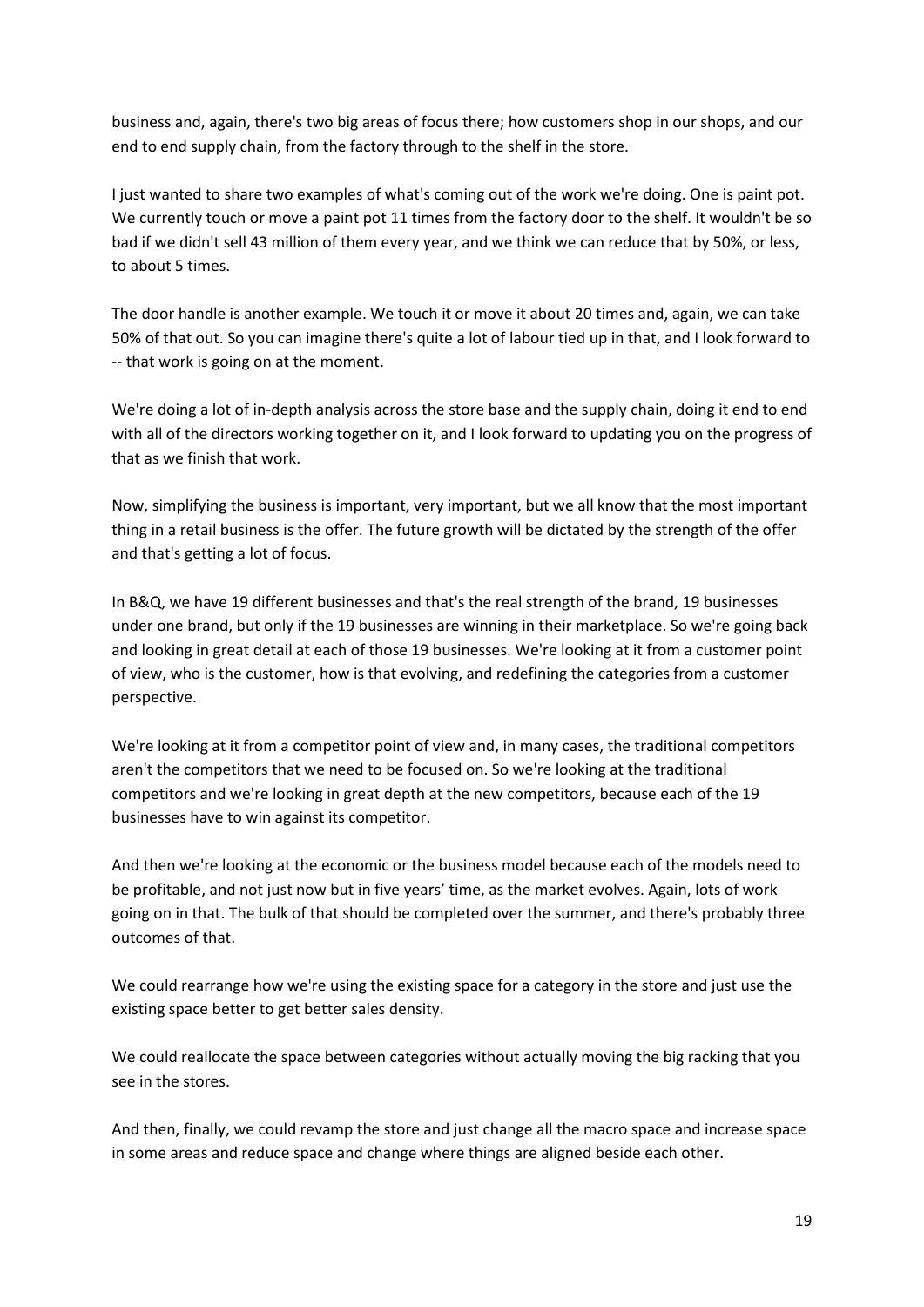Clearly, the first one, of rearranging, is the lowest capital and the quickest to do and that's the key area of focus, because we want to make sure that 360 stores are performing. And then, of course, we will trial some new formats, but that will be more time-consuming and is something that will be over a number of years, given the size of the portfolio.

Just to bring that alive a bit, I want to talk about one category, paint. If we look at paint, we know customers shop by colour, not by brand. If we look at the competitor set, it's largely still shared. That's one of the ones that has the least number of new competitors coming in.

And if we look at the profitability, it's driven by the volume of paints we sell but, very importantly, it's driven by the accessories, the paintbrushes, the rollers, the masking tape, which is much more higher margin.

And we've done some work in the Farnborough store. Now these pictures, hopefully, you can see them, it's different. If you'd been in the Farnborough store with us a couple of months ago, this is different. We just put this in, in the last couple of weeks.

We've introduced the colour centre at the centre of the store. We've given more space to paint, so you can shop all the blues in one place, you don't have to go to the Dulux aisle, to the Colours aisle, to the Crown aisle, and all of the tester pots are here in much greater volume, so this is how customers wanted to shop.

If you look behind the colour centre or in the colour centre, there's a Valspar mixing desk where customers can get up to 2 million different colours. So we've really made the shopping journey much more inspirational, easier for people to find the colour.

What you won't be able to see very clearly, wherever you are standing in this paint shop, you can see the accessories, the paintbrushes, the rollers, the masking tape.

We want to make it very difficult for people to walk out of the store without the accessories, so at the end of every aisle there's a wall of accessories and there's accessories in the aisles as well, so that people -- there's two purposes there, obviously. One is, it's good for the customer because they get home and they can complete their project; but very importantly, it really helps the economics in our paint store.

And then finally, we are, at our heart, a volume-value retailer. So we've increased the space at the promotional end, made them much more impactful in the pricing communication and in the volume of stock.

Hopefully, that brings alive what I mean by when we're looking at a category, looking at it from a customer point of view, looking at it from a competition point of view, and looking at it then, obviously, from an economic and profitability point of view.

The final thing I wanted to talk about what just touch on omnichannel. Now, while the offer's key, clearly customers are changing their shopping behaviours, so we need to help them shop in any way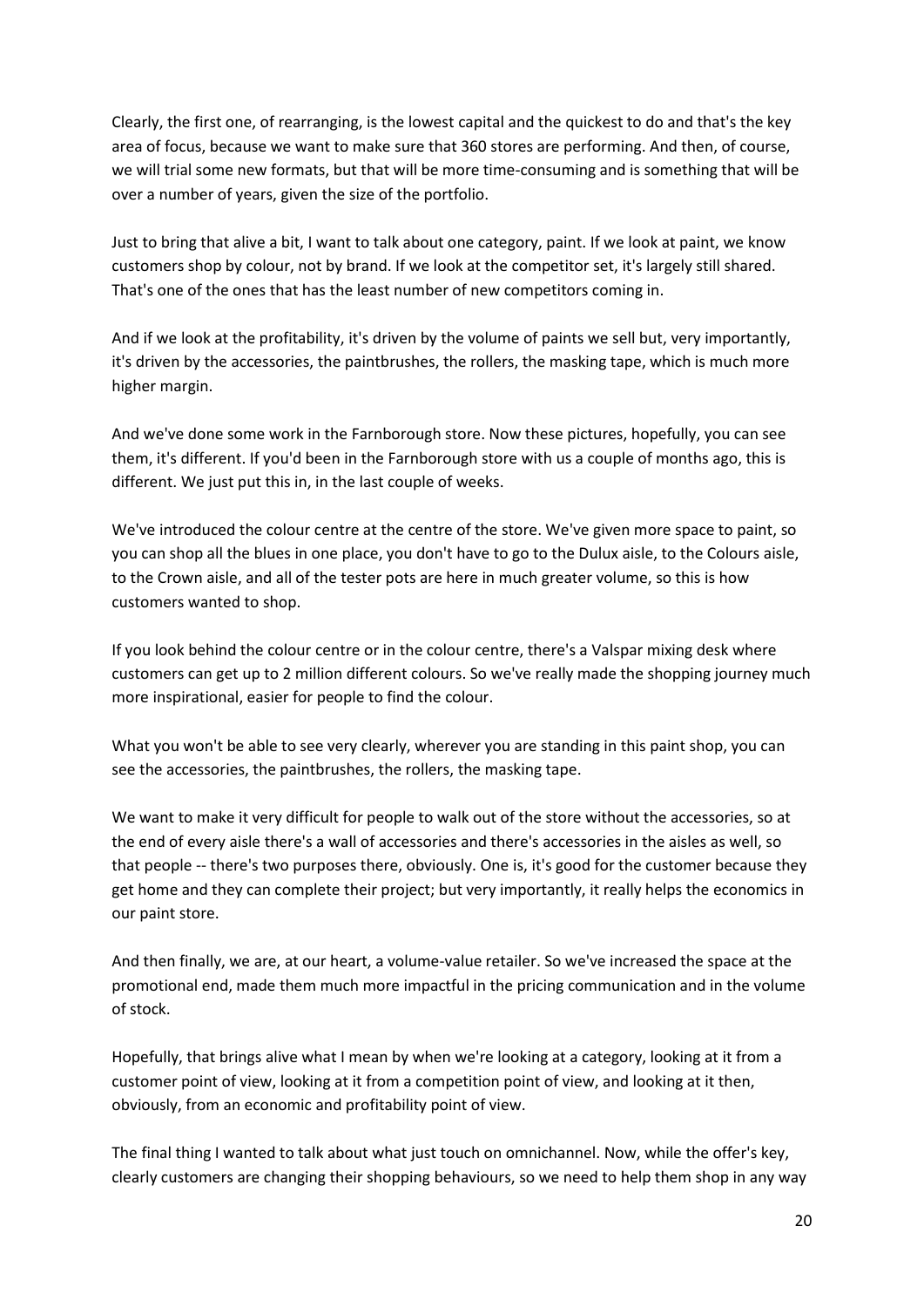they want. And no growth plan over the next few years would be credible without a strong omnichannel plan.

B&Q's not quite where we'd like it to be right now and, hence, some of the changes, bringing in some of the expertise from Screwfix, and I'm delighted Steve is on the team helping lead this area.

We've done some work in 2013. We've launched trade-point.co.uk. We will re-launch diy.com so it's a much stronger platform over the summer, and we'll launch Click, Pay & Collect for 20,000 critical home improvement views over the summer as well.

Now, to get an integrated omnichannel plan is probably going to take us a couple of years. There's quite a lot of work to do, but I'm really pleased we've got the right team and we've got the right focus on it right now.

So in summary, B&Q is a strong business. The market and our customers are evolving fast, so we need to make B&Q simpler. We need to make B&Q being in a position that it can be more agile and it can evolve and take advantage of the changes.

This is a multiyear program, so we'll update you regularly as we go through it, but I'm really pleased with the start in the first four months.

We've got a stronger, more experienced team at the Board level and the next level down. We've started to reenergize the business and really get some trading basics and trading rhythm back into the business, start leading the market and act like the leader.

We've got good plans being worked on to simplify the business and then grow the business over the medium term.

Thank you very much.

#### **Ian Cheshire - Kingfisher PLC - Group Chief Executive**

So just to finish off, and thank you very much Kevin, I think the team that is now in place in B&Q is a significant step forward. It really is a heavyweight bunch. And for me, it's got real clarity now about where we're going to focus to make a difference and really building on B&Q. This is a business that can do an awful lot more and I think it is really well positioned now for the next two to three years.

We'll do a further update each time because, obviously, B&Q is not the total business, unlike some journalists who seem to think it is, but what it is, is this really important swing factor in our business, going forward. It's getting a lot of attention and again, I congratulate Kevin on the early steps he's made, particularly around getting a really high quality team together.

So just summing up, we made, I think, good progress despite a difficult year. We remain challenged in the year, mostly in France in terms of total market, but I think we've seen some signs of stability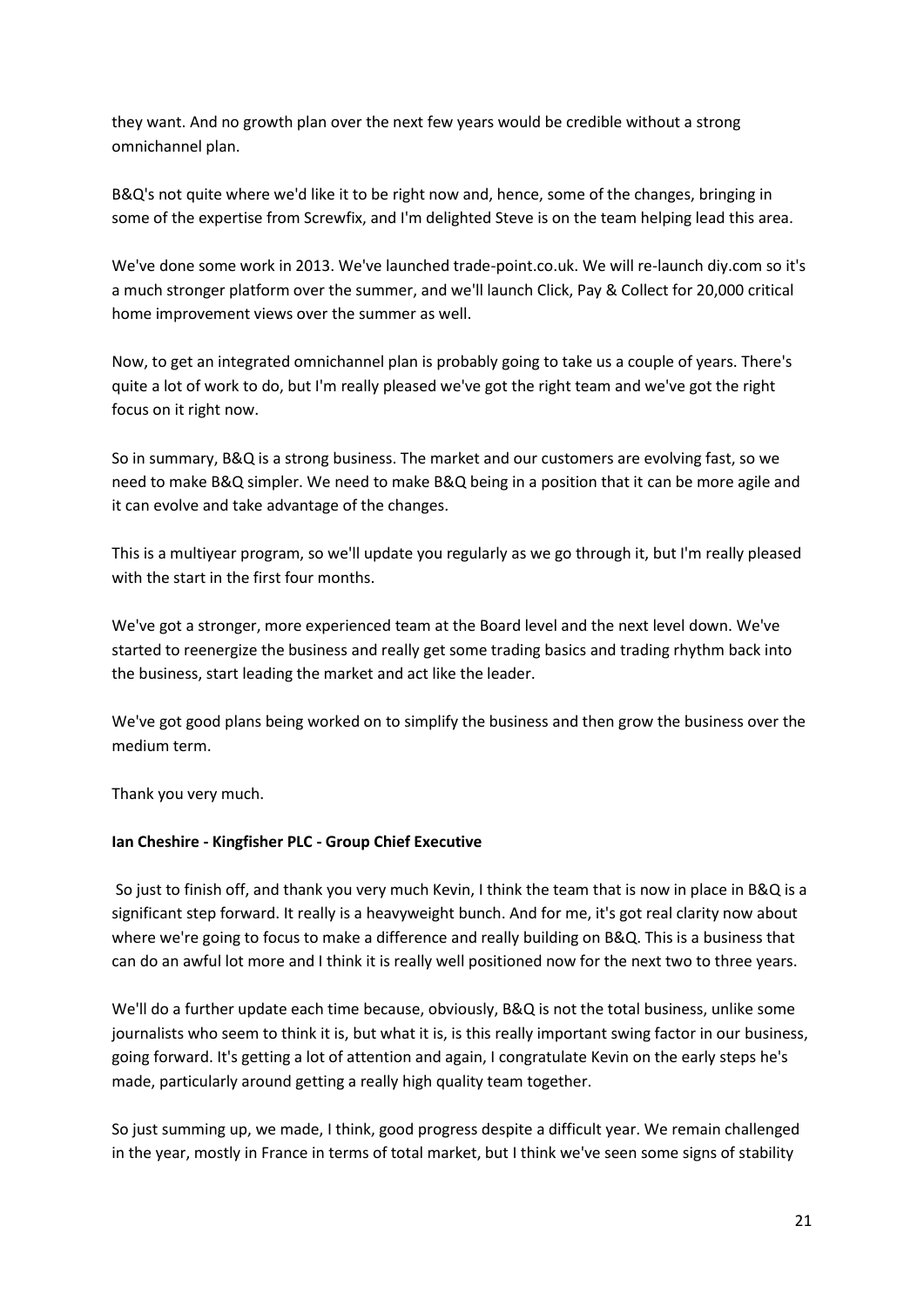there as we've come out and there was recent PMI data yesterday which looked a bit more encouraging.

The key is that we have to keep the self-help agenda going and we have to keep doing that in a very persistent, retail-detail way. This is not going to be one magic wand that provides an answer; it's going to be a series of key improvements starting, as Kevin and others have said, with the offer.

We've got to make it easier for people to improve their homes, but then working through our cost base or behind it, the supply chain and cost structures, and then thinking hard about expand because there's a lot more we can do.

So the priorities for us, going forward, is really keep driving Creating the Leader; keep working on the B&Q evolution because I think there is a lot more to come there; and then the multiyear program we've talked about.

But what I would say is I walked through the door at Kingfisher 16 years ago and this morning, when the market cap briefly went past GBP10 billion, when I started, it had a 2 in front of it, this feels like a very different place.

I don't think this is anything like the end of the opportunity. So for me, in six years of being CEO, I don't think I've ever been clearer or more excited about our opportunities. I think we've got a next great phase of growth to go for.

So with that, I'd like to open it up for questions. Can we do the normal, please, announce yourself and then we'll direct traffic?

# **Questions and Answers**

# **Fraser Ramzan - Nomura – Analyst**

Fraser Ramzan, Nomura. Actually, just a question for Kevin on price at B&Q. Obviously, you've made some selective price investments in the last year and, in your list of what's needed, you talked about trade [sell into] retail, the growth of discounters, pure plays emerging and consumers needing more value.

So what's your view of the Company's price position, because you talk about sharpening the message on price, but you don't talk about absolute levels? So I just wondered what your views on that whole piece.

#### **Kevin O'Byrne- Kingfisher PLC - Chief Executive, B&Q UK & Ireland**

It is different business by business across the 19 businesses. In some areas, we're very sharp on price and have no need to change that. We just need to communicate it better, and paint is a good example. I could list a whole bunch of businesses where we just need to be clearer what the value is we're offering and be more confident about sharing that.

There are some areas where we're not happy with the pricing against some of the discounters and clearly, that's something we'll watch. We invested last year in prices. We will invest this year in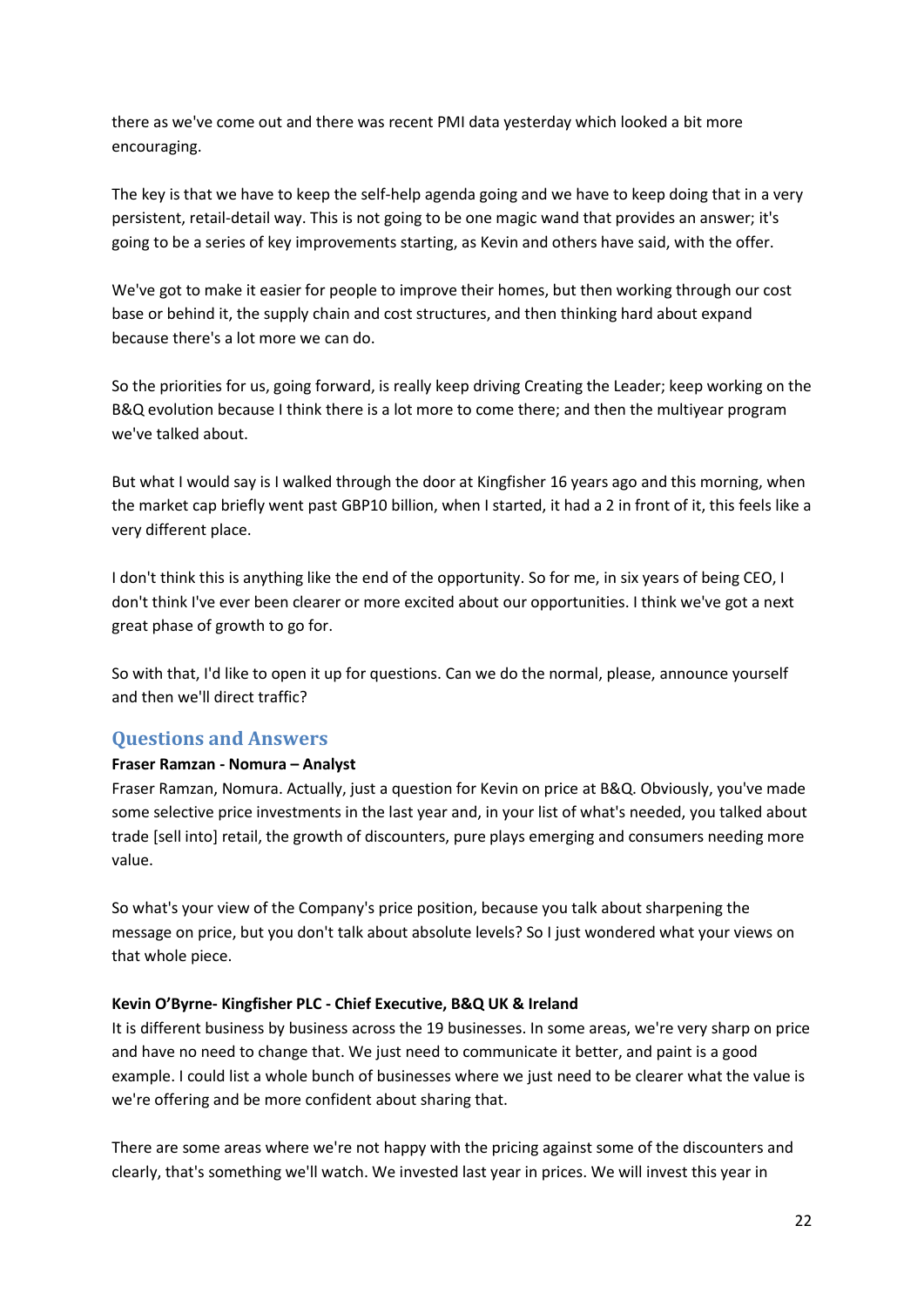prices, but it was self-funded last year through elasticity in the product and funding from suppliers. We will continue to do that.

The issue is when we change pricing, you generally don't get a payback for -- it's about 18 months because, if we're out of line on let's say from plumbing, you don't buy four of them because we dropped the price, you buy the one that you wanted. But we are seeing good response from where we invested in pricing, so we'll continue to do that.

But I think the importance of the communication, the importance of telling people about it, there's no point reducing prices and then keeping quiet about it, but we'll continue to do that over the next couple of years.

# **Fraser Ramzan - Nomura – Analyst**

Just one quick follow-on, if I may? On the expanded range plan for B&Q, what are your thoughts around the -- if it is direct to home as opposed to Pay, Click & Collect, the potential incremental pot of offering [that's being made]?

# **Kevin O'Byrne- Kingfisher PLC - Chief Executive, B&Q UK & Ireland**

Well, again, it's one of those things that we've spent a lot of time, Steve, myself and Dave, looking at there are some things which we've taken off home delivery because it was just too expensive. If you've got a two-man delivery for something on a low margin, it just doesn't make sense, so we're just stopping it.

So again, it's category by category, line by line. It has to be profitable. If we can get basket size up, that helps. Our technology doesn't help us at the moment because we don't have the ability to do differential pricing because clearly, some people are happy to pay for delivery because they want it tomorrow, and then others there's a view that delivery should be free. So we have some technological challenges which we'll need to change over the coming years to help us on that, but we're just getting into that sort of level of detail now.

# **Simon Irwin - Credit Suisse - Analyst**

Simon Irwin, Credit Suisse. Two questions. Just particularly on showroom pricing, Kevin, I think a year ago, you were talking about EDLP plus and, judging from what we've seen over the last six months or the last few months, there's another plus or [2] on that. Can you just describe what the pricing strategy is in EDLP and in showroom?

And, Ian, could you just talk a bit more about what you expect from your partners in China? Does that business still need to grow? So are you looking for investment, are you looking for property, or are you looking for product?

# **Kevin O'Byrne- Kingfisher PLC - Chief Executive, B&Q UK & Ireland**

Talking about the -- looking at the businesses, you've picked one of the trickier ones. We definitely need to really understand who our customer is and who we're trying to sell to in kitchens. We really need to understand. We're getting into the competitor set; it's IKEA, it's Howdens, it's Wren. Of course, Homebase have a role to play, but that's not the big focus.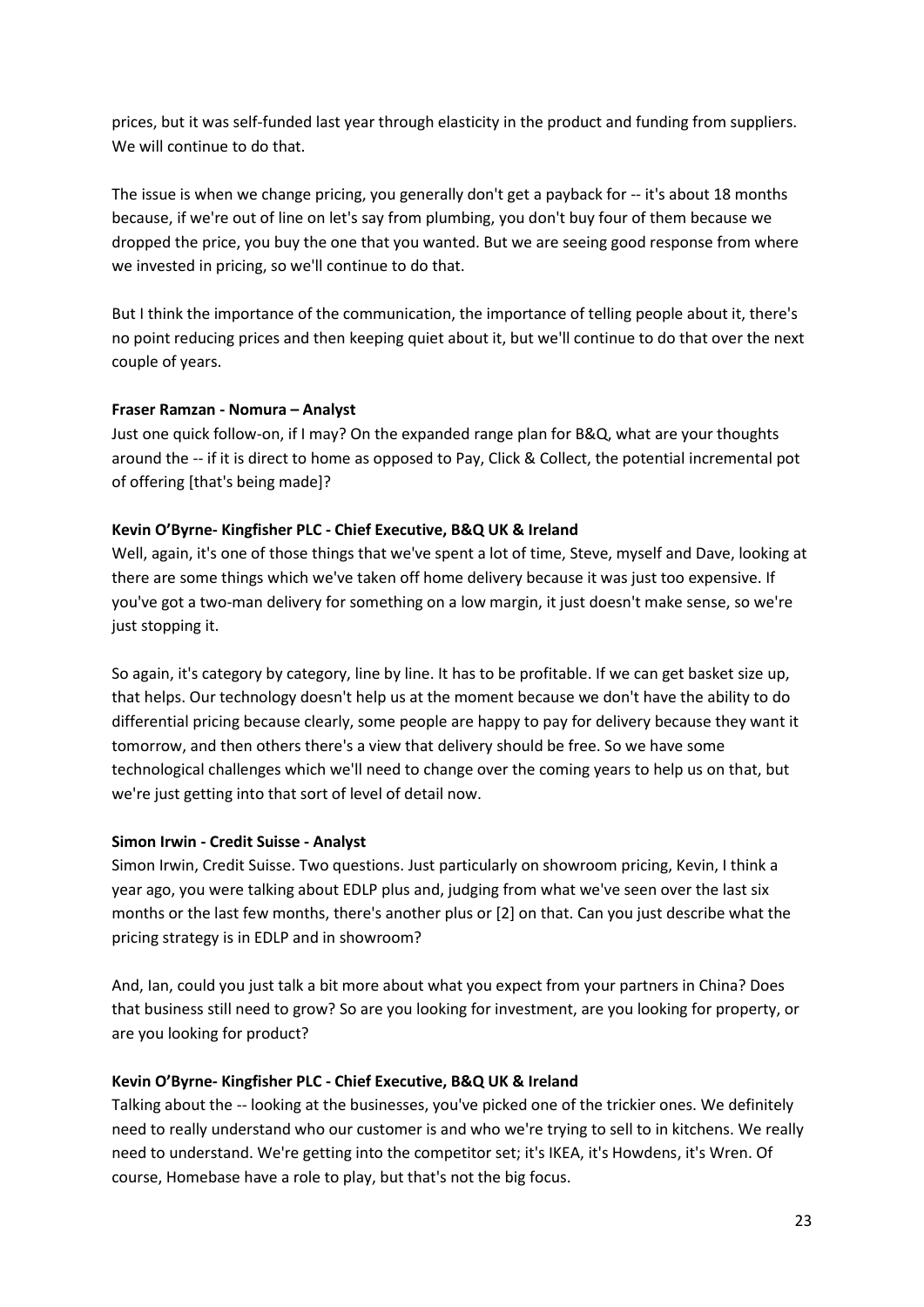And the profitability is a critical one which you've touched on there. If we fully allocate all the costs of our kitchen business, this is not a profitable business right now, so this is one of the more challenging ones, that we will go through and we will absolutely look at the shape of the range.

We've got 49 kitchens right now; it's too many. We've got too many options within the 49. We've got too many carcass types, etc., so we're just getting through that detail and working it through with the team. We've brought in some other expertise from the industry to work with us on that.

You've quite rightly -- I don't think EDLP works particularly in an industry completely, it has to have a plus on it. We're just working through exactly what that plus is. And you're also right that, over Christmas, there was probably a few too many pluses.

## **Simon Irwin - Credit Suisse - Analyst**

And sorry, just while we're still on the subject, is that GBP45 million of additional showroom receipts a direct read-through into 1Q deliveries?

## **Kevin O'Byrne- Kingfisher PLC - Chief Executive, B&Q UK & Ireland**

It will be more Q1 than Q2, but it will feed into this year. The issue is the profitability of those sales.

## **Ian Cheshire - Kingfisher PLC - Group Chief Executive**

H1 rather than Q. Just on the China partner, I think what we've identified really is three main areas where a Chinese partner could add value. We do see this as a growth opportunity, so the ability to invest in property and growing the business because it's out of scale at the moment where it needs to be either -- frankly, it needs to be bigger.

Secondly, is in product supplier expertise, because I think we have a market in China which is unusually dominated by suppliers, to the extent that they are vertically integrated, they are setting pricing, and I think we probably need a more Chinese face into our suppliers.

And finally, I think it's in terms of being able to keep on attracting the next generation of retail talent which is still relatively early days in China. So one of the huge advantages of the Koctas relationship is they have a fabulous management development pipeline, they have other businesses they can feed really good people with and, if I was constructing the dream list, that would be it.

We have no set views, at this stage, as to what the actual financial arrangement would be in terms of investment or how that would work. And I look forward to narrowing that process down, but I think it's going to take a bit of time.

**Simon Irwin - Credit Suisse - Analyst** Thank you.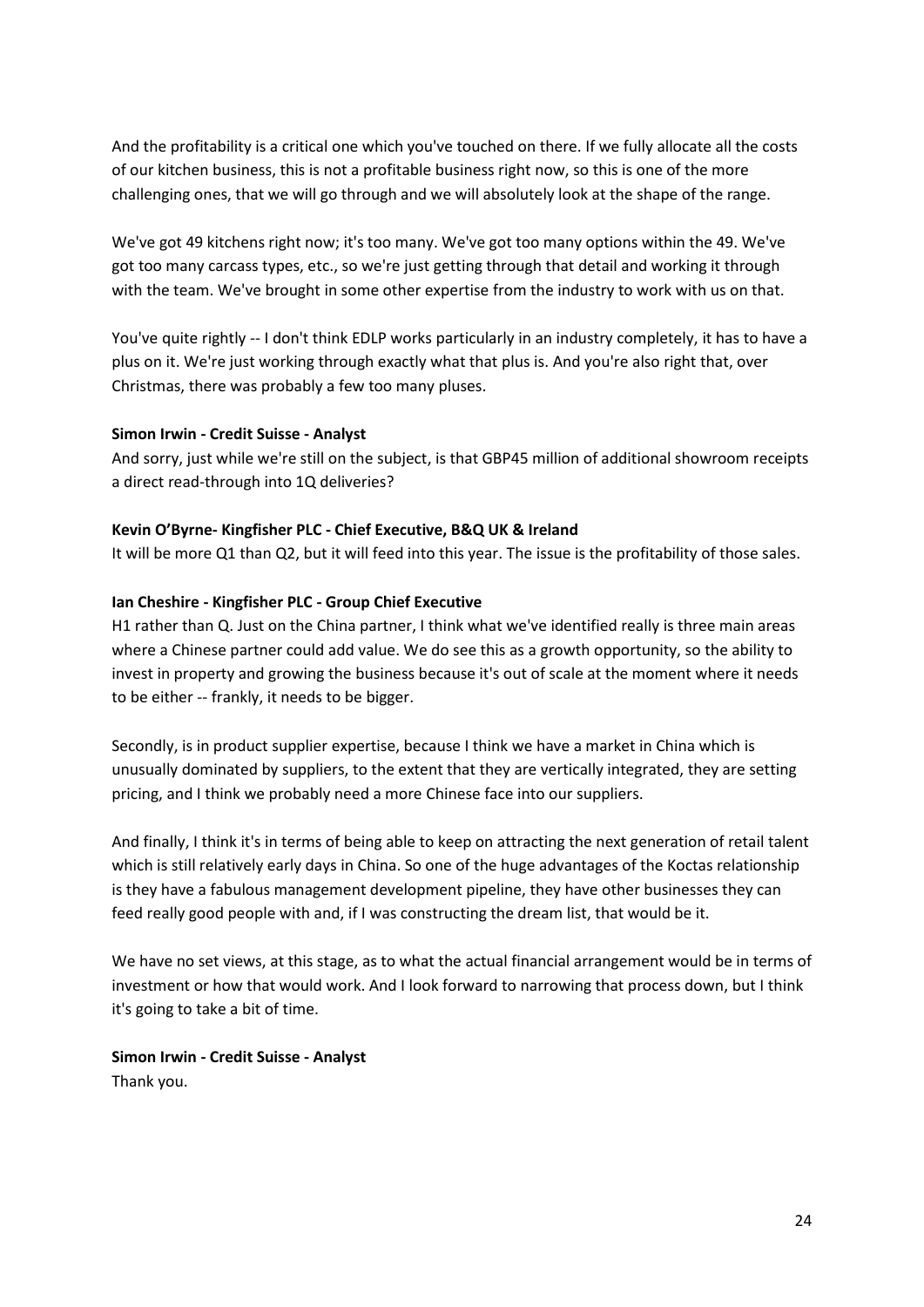## **Geoff Ruddell - Morgan Stanley – Analyst**

Geoff Ruddell, Morgan Stanley. If I could ask two questions, please? The first one is I think when you started talking about the down or the rightsizing at B&Q, you said you had -- I think it was 18 stores and that you had supermarkets signed up for all of them. Obviously, the supermarkets are busy backtracking on their space growth plans now. I was wondering if you still had supermarkets signed up.

## **Ian Cheshire - Kingfisher PLC - Group Chief Executive**

The 17 that we've got signed up are signed up; it's purely subject to planning, so --

## **Geoff Ruddell - Morgan Stanley – Analyst**

They haven't got any way out of that now?

## **Ian Cheshire - Kingfisher PLC - Group Chief Executive**

As far as -- we can check that's the case. I am probably -- whereas I thought a year ago, we might attract another wave, I think the temperature has dialled down and I think, as we said at the time, we were quite keen to progress these deals while the appetite was there. Those 17 I think we'll progress. We're probably looking at other retailers and subdivisions in other areas rather than grocers as being the only answer, going forward.

## **Geoff Ruddell - Morgan Stanley – Analyst**

Great, thank you. And then the other question, you mentioned a number of times the soft comp in Q1. I think it's minus 17% at B&Q on a two-year view. Given you've got a better housing market and so on now, is there any reason we shouldn't be pencilling in a 15% to 20% LFL in Q1? (laughter)

#### **Ian Cheshire - Kingfisher PLC - Group Chief Executive**

That's an excellent question. All right. What do you think, Kevin?

# **Kevin O'Byrne- Kingfisher PLC - Chief Executive, B&Q UK & Ireland**

Well, I can't predict Q1 like for likes.

# **Ian Cheshire - Kingfisher PLC - Group Chief Executive**

Look, it's clear that you're going to have a big seasonal swing. I think what's not clear with these things and, as Kevin mentioned, B&Q's a multiple shop within a shop piece, there is some evidence that customers have the same amount of money in their budgets and they tend to switch a bit. So I would expect the outdoors and seasonal to gain massively.

Equally, what happened last year is quite a few customers did internal decorative projects which I don't think they'll be doing this year. So I don't think it will be a straight read-across but, yes.

The other thing to say is that Q1 was difficult across Europe. It was particularly true in B&Q because of its strong seasonal mix, whereas Casto France, for example, has much less seasonal bias, less garden and outdoors.

But the extent of that bounce back, we'll be back here disclosing it fairly shortly in May, I think.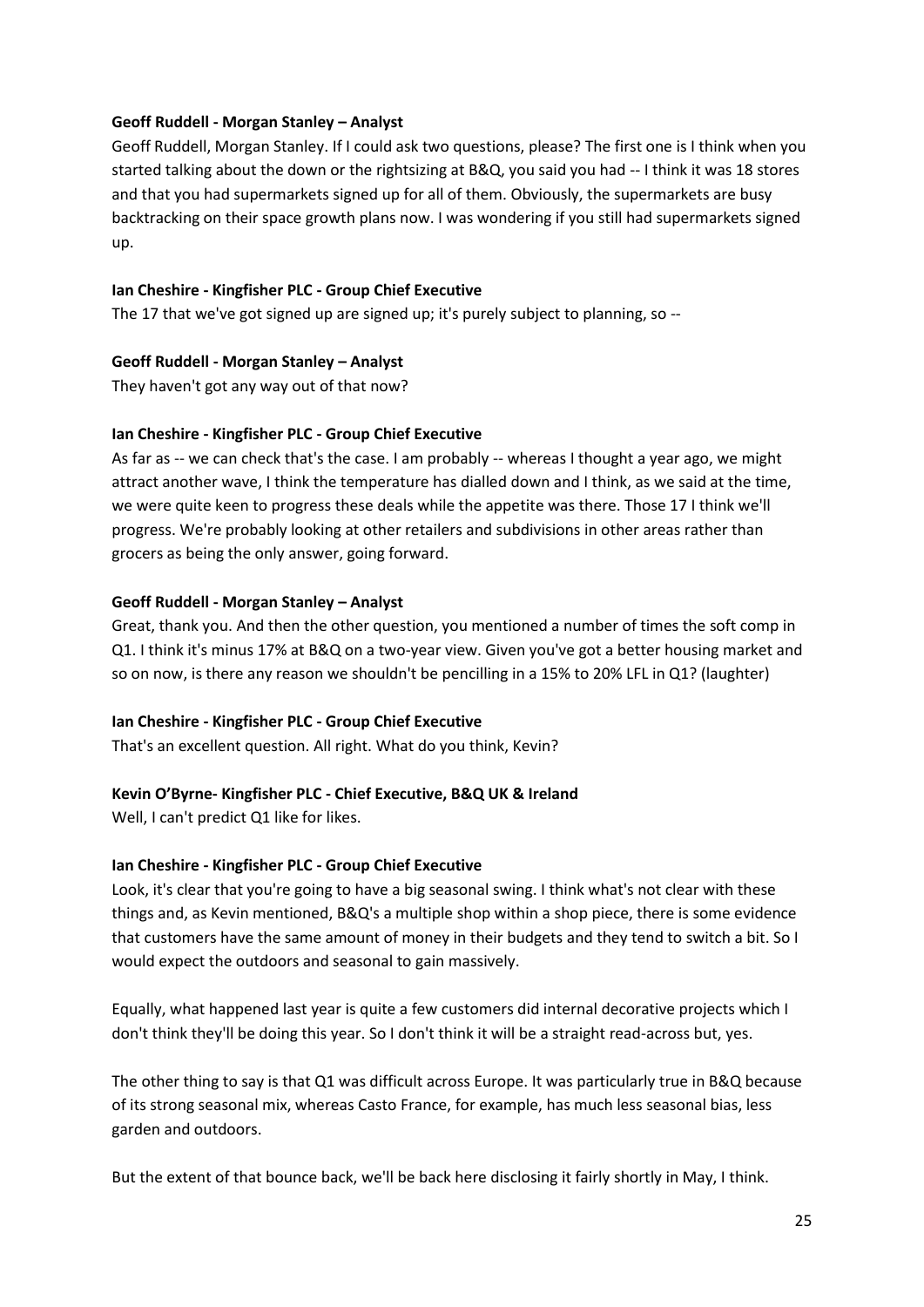## **Kevin O'Byrne- Kingfisher PLC - Chief Executive, B&Q UK & Ireland**

I think, Geoff, it's going to be difficult to read trends until we get the first half because we had a big bounce back in second quarter. So we'll do our best to help you with it, but I think it will be (multiple speakers).

#### **Ian Cheshire - Kingfisher PLC - Group Chief Executive**

But it's clearly easier trading in this than it was in the snow last year.

#### **Jamie Merriman - Sanford C. Bernstein & Co. - Analyst**

Jamie Merriman, Bernstein. Just to finish up the conversation about pricing, can you just update us on where you stand now in the non-UK markets on price?

And then also, on the Create the Leader, you noted that you've moved to a net cash margin KPI. Can you tell us what that is (laughter)? I thought I'd ask**.**

## **Ian Cheshire - Kingfisher PLC - Group Chief Executive**

Right. Yes, in terms of pricing outside the UK, we obviously saw significant price investment at first half of the year in Poland, which is now, I think, more or less washed through. We've had, again, some effort in Russia because we saw a very competitive market there with market leader cutting price.

I think we are unlikely to see further big investments in Poland, but there may be some need to push again in Russia, subject to whatever else is going on in Russia.

Then in France, really we saw the second half of the year, Casto being more front foot, more aggressive, and I think that has helped drive the top line; obviously, it's burnt a bit of margin. We're continuing to expect a reasonably strong price message from Casto.

And Brico will depend a little bit on what goes on in that more specialist market before we decide. But I don't think necessarily we'll see quite the same level of price investment that we saw H1 last year.

And in terms of the KPIs, we probably can't publish the net margin targets. That's a bit too obvious. I think what's more important is that we're focusing people on saying, look, it's no good just saying I've got a sourcing gain when, in fact, you've added either a bunch of costs somewhere else in the supply chain or you think you've negotiated a rebate by going direct and actually, your cost price actually is worse.

So what we're trying to get focused on, which is actually technically harder to do than it should sound like, is that triple net, really how much cash margin we're making and then control where we reinvest it.

I think it's just that thing of if you have single KPIs, you can get someone who can convert, as did happen, that the whole bunch of light bulbs own label, technically fit the direct sourcing and actually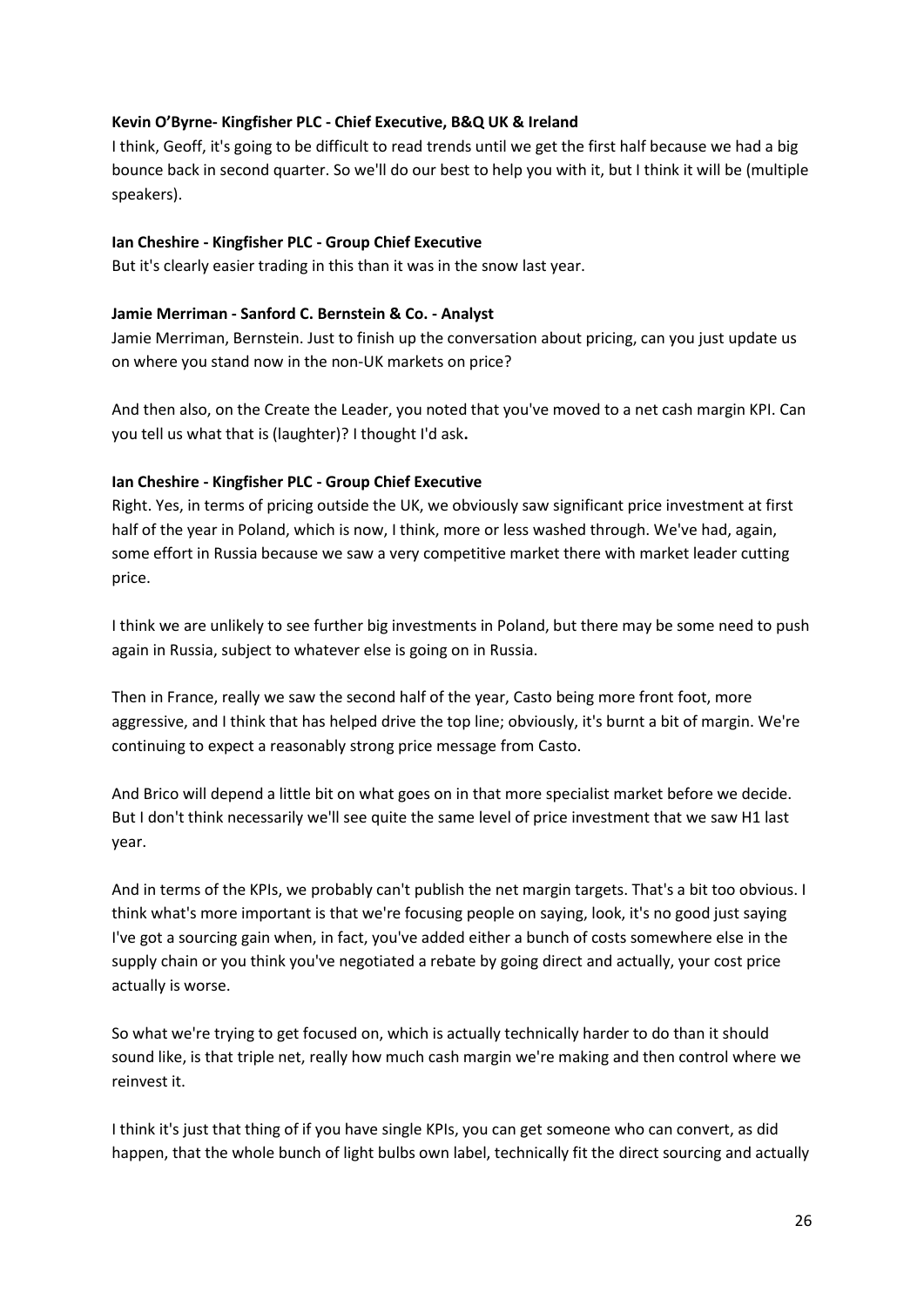make less money. So we're trying to move them to saying, look, this is about making money not having a religion.

#### **Geoff Lowery - Redburn Partners - Analyst**

Geoff Lowery, Redburn. Two questions, please. On the back of direct and common sourcing, you used to talk to 30, 40 basis points of bought-in margin gain. Now, the penetration seems to be flattening out there, at least percentage-wise. What are the big gross margin levers for you on a Group basis? Is there ongoing opportunity there?

And secondly, in terms of consolidation opportunities, you did Romania in the year. Looking forward, is it more bulking out some of your smaller markets like a Spain or a Portugal or a Romania, or are there opportunities in some of the big established markets like, say, a France?

# **Ian Cheshire - Kingfisher PLC - Group Chief Executive**

Okay. I think it's important to say that the buying opportunities remain the key margin upside and, to be honest, in some ways, are key, apart from cost productivity, the key lever that we're going to focus on.

I think what we're trying to be as thoughtful about where we get and so when I said earlier, yes, I'm interested in direct sourcing, we remain convinced the opportunity is there over the longer term and there's no reason why we can't get more benefits out of it.

But I'm very focused on saying, well, what are the areas where we can make money out of this and maybe what are the first opportunities. So things like intra-country synergies to my mind are part of common; it's not part of the direct sourcing piece. And it's about where do we focus, and this is very much led by Guy here, where do we focus to use the Group's scale most effectively, a bit like Kevin's point about the businesses, 19 businesses. There will be product areas where there are more opportunities than others.

And so we're putting together more of a build up from the ground opportunity, but over a five-year period, can we generate cash and reinvest it for the business, absolutely. And it's primary focus along with cost opportunities.

If I talk about consolidation, there are very few very big things out there, and so most of what we are looking at are consolidations. It might be that Koctas has a couple of stores, there might be a chain of small franchisees in France who want to come across, and we are very interested in testing the franchise concept as one way of attracting those people to us.

The problem with consolidation is you never know when it's going to happen or how it pans out and so, I think I said to you last year, having waited seven years for Focus to go bust, I've got very wary about predicting anything on that front. But the key thing Karen was saying, we've got the flexibility in the balance sheet to do that and we think there will be opportunities because given what's going on with Praktiker and Baumax and other people across Europe.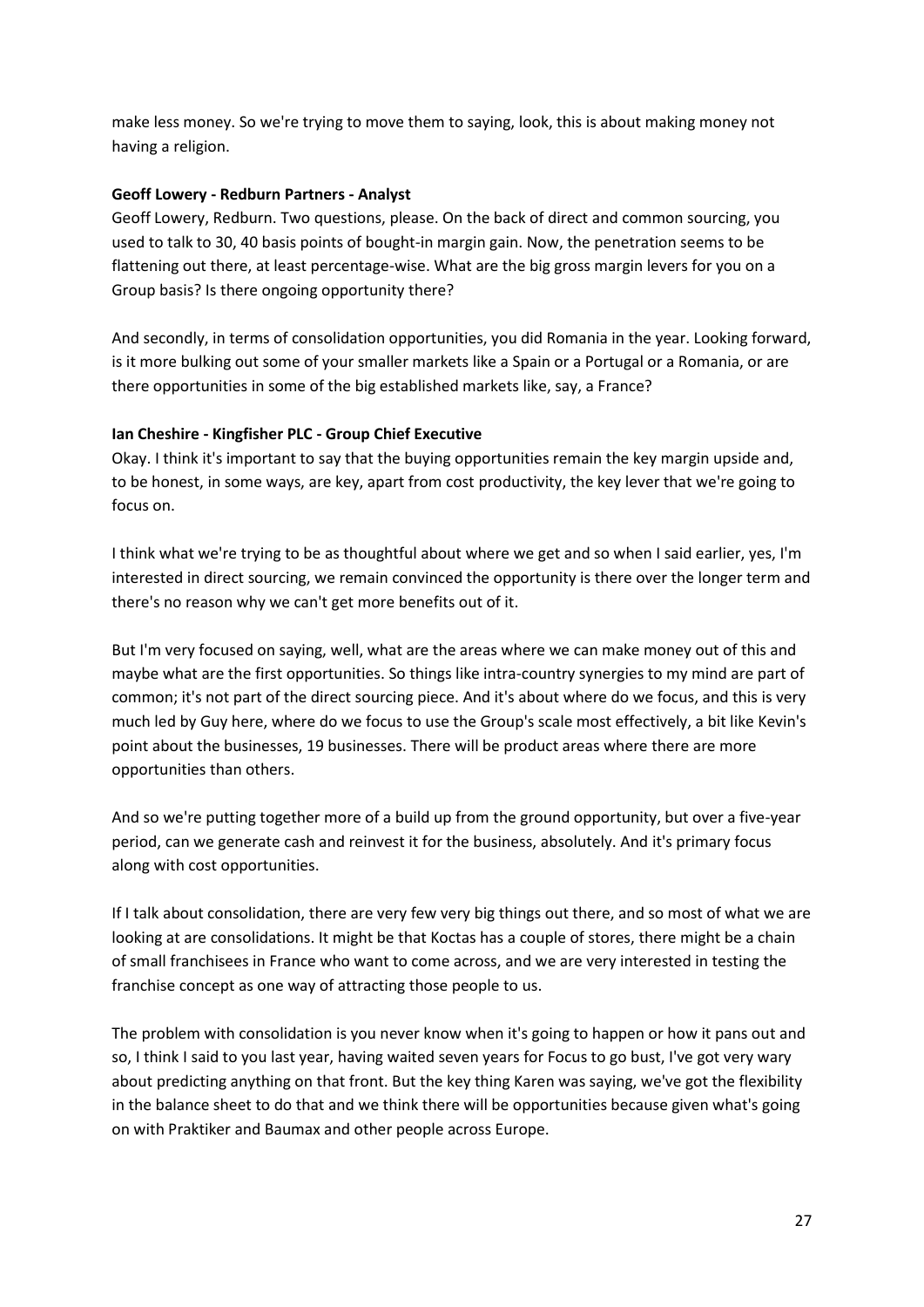#### **Caroline Gulliver - Jefferies & Co. – Analyst**

Caroline Gulliver, Jefferies. Just a couple of questions on B&Q, please. You talked about improving the offer across the 19 different business units or categories. You've obviously done quite a bit over the last few years, from a common sourcing perspective. Which categories do you see as the biggest opportunity for improvement?

## **Kevin O'Byrne- Kingfisher PLC - Chief Executive, B&Q UK & Ireland**

I didn't get the last one, which categories?

## **Caroline Gulliver - Jefferies & Co. – Analyst**

Which categories do you think have the greatest opportunity for improvement over the next year or so?

## **Kevin O'Byrne- Kingfisher PLC - Chief Executive, B&Q UK & Ireland**

The short answer, Caroline, is we're still working through it, so I don't have the complete answer, but clearly kitchens, as we touched on earlier, is definitely one where you can see the opportunity to simplify the offer, give us some buying scale, ideally work with Casto on some common ranges across kitchens, common carcasses, etc. So that's an obvious one.

Lighting is probably another one that we haven't completed the work, but I would expect the range is just too broad and we could narrow the range, make it easier for our customers to shop and get greater synergies, again with Group companies, get greater scale. So it is shop by shop really.

In a number areas we'll be simplifying the range so it's easier from a supply chain point of view, easier from a shopping point of view. At the moment we've got some duplication, and it's in there and in the guise of choice, but in fact it doesn't give the customer real extra choice. It's not choice they need. So it will be that type of work that we'll be coming back and talking about.

# **Caroline Gulliver - Jefferies & Co. – Analyst**

Okay. My second question was just on customer data, just wondered if you'd give us an update on how you're improving and managing your customer data in a multichannel world, and how that might impact perhaps on some of these category reviews?

#### **Kevin O'Byrne- Kingfisher PLC - Chief Executive, B&Q UK & Ireland**

Yes, we have lots of data in the business; actually one of the challenges is getting to insight, which we're having a bit of fun with at the moment, but we definitely are rethinking about what we do with our loyalty cards. We've got a diamond card, we've got a B&Q club card, obviously we've got a TradePoint card. Ideally, from a retail point of view, you'd have one card for retail customers, one card for trade customers and we're just working through right now what are the options.

So we're looking at all the different schemes that people have and, again, we've brought in some external expertise as well as the internal expertise and, obviously, Chris and his team are very focused on that.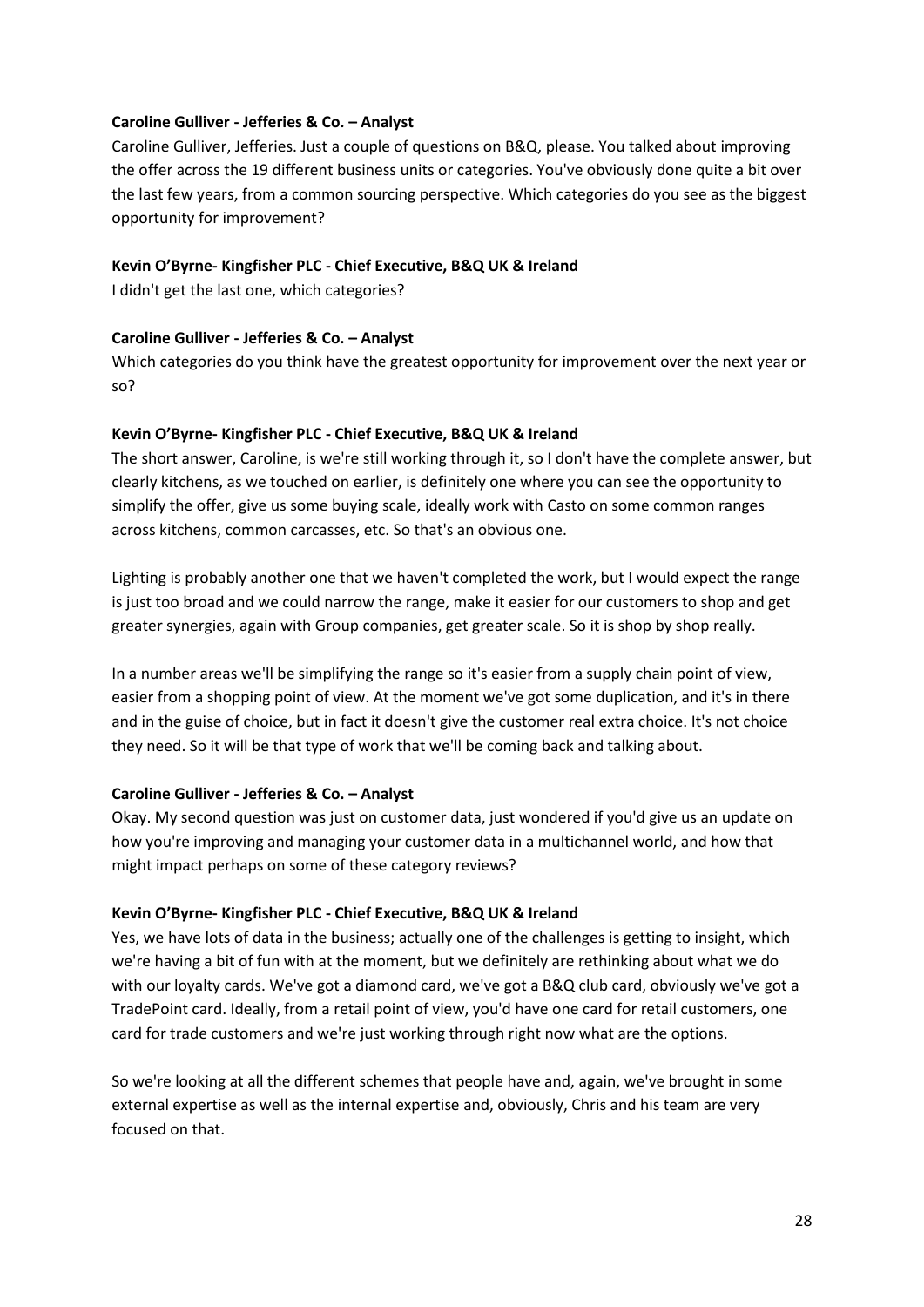So as well as getting the basic mechanics of the advertising right and the trading rhythm in the business, we're looking at new advertising campaign and new brand campaign. And then the third leg of the customer work is understand the customer better and then getting the right data so we can communicate with the customers more effectively.

## **Tushar Jain - BofA Merrill Lynch - Analyst**

Tushar Jain, BofA Merrill Lynch. Just wanted to understand, we have seen some improving trends in Poland in terms of both underlying trends, is that more due to market share gains or have seen some inflexion in the underlying market in DIY segment?

And second my question is, in terms of Germany, when can we expect you to do a break even and how fast the growth would be in that particular?

## **Ian Cheshire - Kingfisher PLC - Group Chief Executive**

Give you chance to think about the second answer on Screwfix. On Poland, I think it's fair to say we have seen both, the GFK data is trending back up. I think that is broadly in line with some other trends we're seeing in Poland; it's not a fantastic rebrand, but it is generally more positive. Actually, Castorama in Poland has outperformed that market, so I think we are seeing both share gain and a slightly more positive market, which is good.

On Screwfix, we're opening in Germany in Frankfurt in the summer. We would expect, therefore, you've got quite a lot of fixed costs and overheads for there. The actual cost will depend on the rate of rollout, so realistically we'll have to make a decision after six months about what we think the trajectory looks like, and we'll have probably a similar conversation about Romania. After the initial trial stores, we'll set of rollout trajectory and it will be that that determines the shape of the curve.

But we're very clear, we're only interested in having a net NPV positive business there, and if we can't demonstrate that then we won't. I think we're relatively confident we'll have something to talk about this time next year.

#### **Charlie Muir-Sands - Deutsche Bank Research – Analyst**

Charlie Muir-Sands, Deutsche Bank. A question for Karen, or perhaps spreading out to the divisional CEOs as well. You showed in your slide pack that you managed to achieve cost savings last year more than offsetting cost inflation; is that something you think the business overall can target in the year ahead?

And then, coupled in with that, Kevin alluded to perhaps putting some more cost back into the business as it returns to growth; how should we be thinking about those sort of three drivers to the OpEx in the year ahead?

#### **Karen Witts - Kingfisher PLC - Group Finance Director**

The business has been targeting very similar kinds of cost reductions for years now and, I think as I said last year, it's lots and lots of relatively small things that go into that mix because we know that every year we've got to at least cover inflation. And in the year just finished, the cost reduction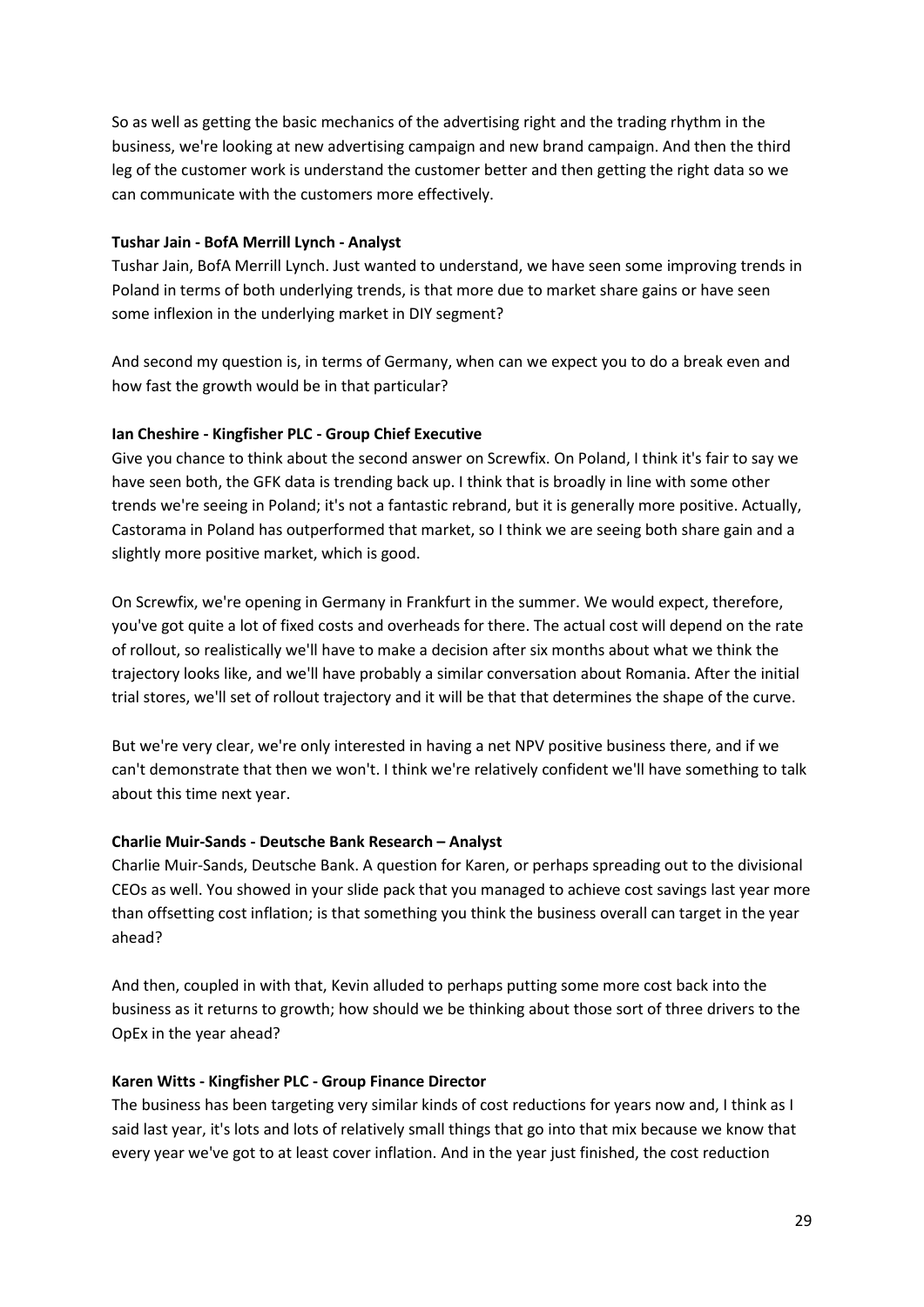measures were a combination of staff cost reductions of some small reductions in property costs, in distribution costs and in goods not for resale, leafleting costs, better pagination.

So there's a lot that goes into that mix and we'll continue with those kinds of efforts. I think the one thing that I would say is that we've had two years now where we've flagged that we've been paying lower than usual bonuses and we've said actually, that's acted as a bit of a natural hedge in the business. But as and when sales improve, we'll be building back some bonuses into the business, and we saw some of that in quarter 4 with stronger like for likes in Poland, and in B&Q we've started to build back some bonus into the cost structure.

#### **Kevin O'Byrne- Kingfisher PLC - Chief Executive, B&Q UK & Ireland**

I think in B&Q there's probably about 2% of cost as the business starts to grow that's outside of the normal cost inflation, which is along the lines I talked about. We have to replace nine year old IT kits, so you start getting [an appreciation] hit of that. We have to up some of the maintenance that you'd toned down in a tough time. We have to, as the business performs, clearly and if it performs, pay increased variable pay and bonuses, so that's probably a bit of a one-off to reset. And then we do all the work behind the scenes to manage the normal 2%/2.5% inflation that we get with wage increases every year.

#### **Rob Joyce - Goldman Sachs & Co. - Analyst**

Rob Joyce, Goldman Sachs. Just one on the capital returns, firstly. In terms of how we look at that on a multiyear basis, should we look at the current levels of base level, given continuing market trends, and what are the metrics around how you look at how that return will manifest itself?

#### **Karen Witts - Kingfisher PLC - Group Finance Director**

Well, if I start with the second, how that return will manifest itself then we will -- we're doing this because we want to create shareholder value and we will look at the methodology of return as and when we're ready to make the return. And if we're thinking about having a multiyear program it is likely that, over the multi years, we'll use different methodology, buybacks, special dividends.

Just in terms of the quantum, what we said was this is the first year and it's the first time in our history of a capital return, and we arrived at the GBP200 million figure by using the framework that has been set out. So we're doing this in a very considered way. It's really important to us that we carry on with a strong balance sheet, because that strong balance sheet gives us the flexibility to do the things that we want to do.

So we look at the balance sheet; we look at what we need to invest on a business-as-usual basis. We want to have some flexibility for consolidation opportunities, and we said that the capital return is in addition to the annual dividend, so it's only to have enough for our annual dividend. So that's the way that we will look at whether or not we've got surplus capital on the balance sheet on a year-byyear basis.

#### **Ian Cheshire - Kingfisher PLC - Group Chief Executive**

Just two points to that. One is, we obviously will look at the metrics of how does it compare in terms of WACC and cost cap. Cash sitting on our balance sheet has pretty zero return at the moment and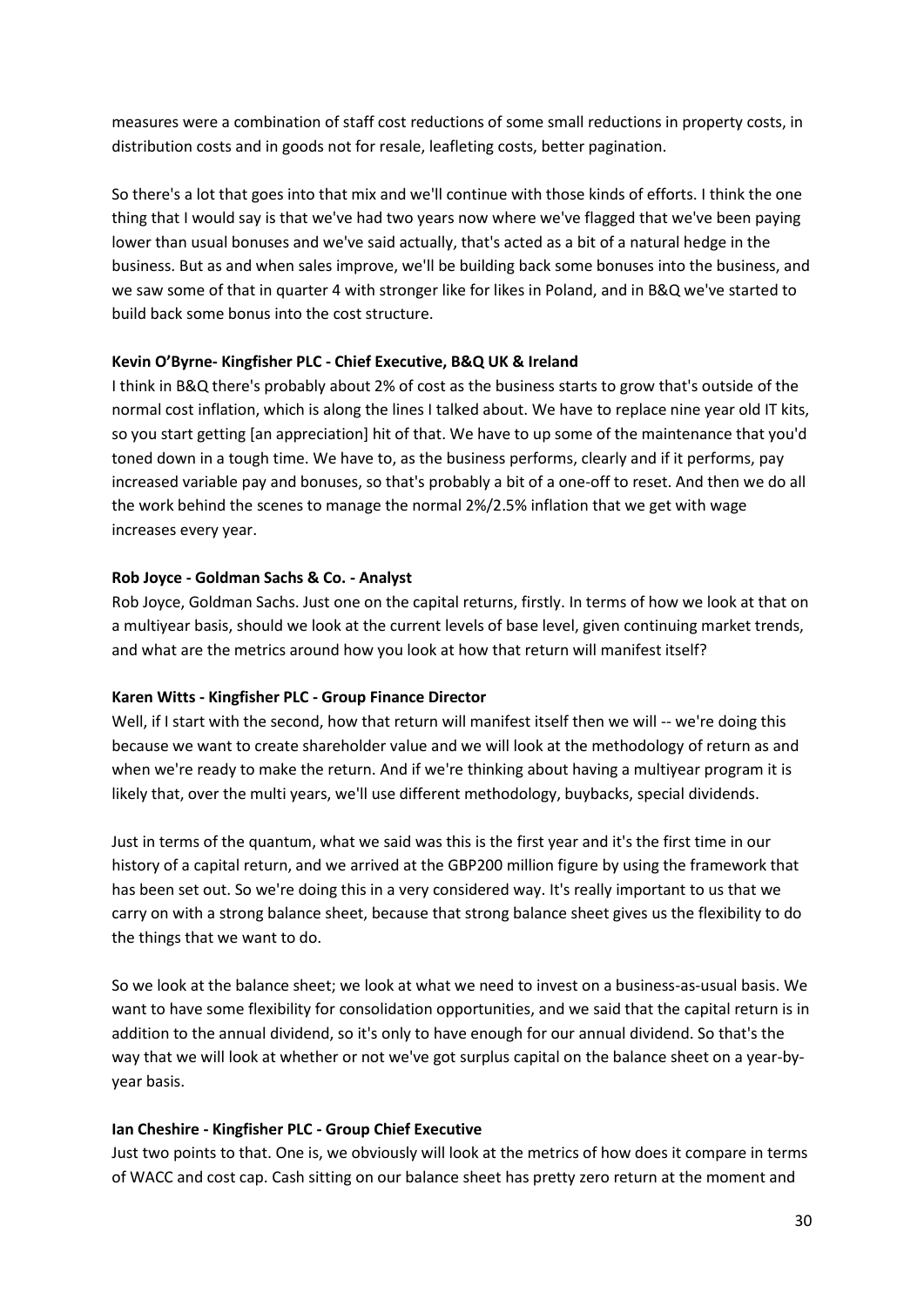it's very KEP disruptive. So we will look at a couple of metrics to try and work out what a buyback valuation looks like versus the special dividend. We'll do this every six months, basically, and we will have to, if we're going to do GBP200 million this year, we're going to have to get weaving on it. So I'd just rather not tell the Goldman Sachs market makers where we're coming. (laughter)

## **Rob Joyce - Goldman Sachs & Co. - Analyst**

Can I ask one very quick one on leases? Just in the UK, what's the kind of average lease length now on the leases, and are you seeing rents falling when they get renegotiated?

# **Kevin O'Byrne- Kingfisher PLC - Chief Executive, B&Q UK & Ireland**

The big boxes tend to have leases running until 2022, 2024.

## **Ian Cheshire - Kingfisher PLC - Group Chief Executive**

The first big lump roll off in about 2018. Overall, there's about eight, but it's distributed quite unequally, and we are seeing on stuff that we don't want to have reasonable rent reductions, we quoted before about 10%.

## **Warwick Okines - Deutsche Bank Research - Analyst**

Warwick Okines, Deutsche Bank Research. Could I just come back to the Creating the Leader discussion? The targets you set a couple of years ago were pretty clear on OpEx, leverage on gross margin, on sales beating the market, the language has clearly changed in the last couple of years on gross margins. Where are you exactly in your thoughts about the gross margin gains, is it still 30 to 40 bps per year?

#### **Ian Cheshire - Kingfisher PLC - Group Chief Executive**

Yes, I don't think we've changed the view. I think the two things that changed, one was the market was significantly tougher and more got reinvested in price than possibly was originally planned. Secondly, that the operational cost leverage in a lower volume world made it harder to get some of those upfront.

I think, over five-year period, the logic and the levers, going back to what we were talking before, remain the same; the question is how does it play out year by year. But as I said before, I'm six years into this; I'm pretty convinced there's an awful lot more to come.

#### **Warwick Okines - Deutsche Bank Research - Analyst**

So do you feel that you're two-fifths of the way through that program now?

# **Ian Cheshire - Kingfisher PLC - Group Chief Executive**

Not in a perfect straight line, but yes.

#### **Warwick Okines - Deutsche Bank Research - Analyst**

Okay. And just on the short-term on -- just looking back at Q4 and the B&Q performance, what sort of balance of the improvement quarter on quarter would be split between the TradePoint side of the business and the non-TradePoint?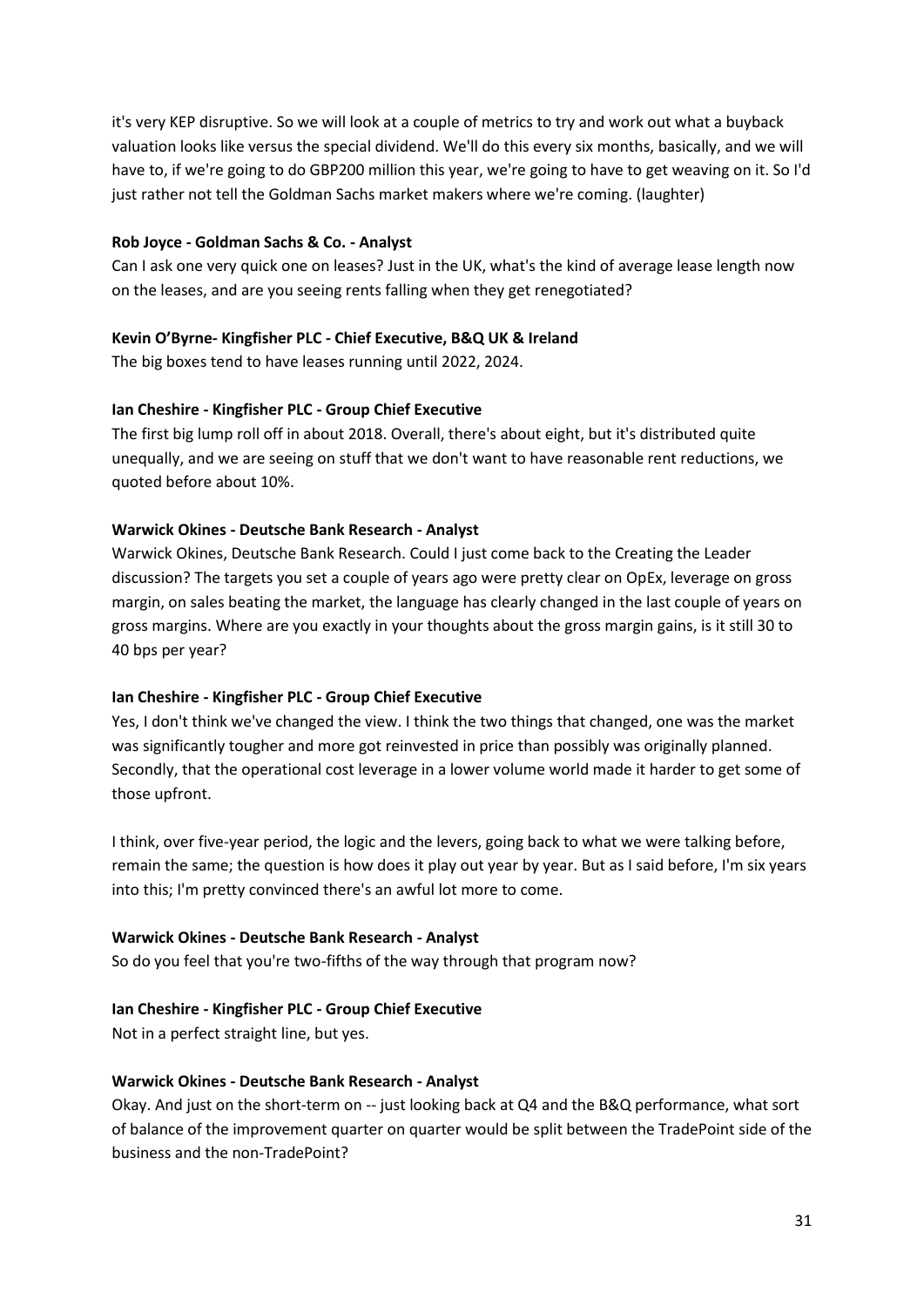## **Ian Cheshire - Kingfisher PLC - Group Chief Executive**

Well, we disclose 5.3% LFL for the UK; Screwfix and TradePoint were above that top end, but we didn't split out the individual **LFL.**

#### **Warwick Okines - Deutsche Bank Research - Analyst**

I suppose what I was driving at was really the extent to which you saw a consumer improvement through the quarter?

## **Kevin O'Byrne- Kingfisher PLC - Chief Executive, B&Q UK & Ireland**

I don't have the exact number [I can give there].

#### **Ian Cheshire - Kingfisher PLC - Group Chief Executive**

The [main thing] would be that the consumers were tiptoeing out in Q4 but the trade was the stronger element; it was more led by that.

## **Kevin O'Byrne- Kingfisher PLC - Chief Executive, B&Q UK & Ireland**

The alternative, as we've mentioned earlier, you need to keep an eye on the two-year like for like. The wind's a little bit more on our back now rather than in our face, but when you look at the twoyear like for like, it doesn't look quite so clever.

## **Chris Chaviaras - Barclays - Analyst**

Chris Chaviaras, Barclays. Two questions from me please as well; the first one on China. How do you plan to proceed with finding a partner, and how imminent that would be?

And the second question on pricing, just to close this, because you do mention that you're going to find price -- you're going to find some route to moving prices, given you expect supply chain efficiencies there. Trying to see what can happen first; do you first expect the supply chain efficiencies and then invest in price, or you're going to go ahead irrespective of whether you find cost reductions or not?

#### **Ian Cheshire - Kingfisher PLC - Group Chief Executive**

I'll talk about China and do you want to talk about [pricing]? In China, at the risk of upsetting everyone else in the room, we've appointed another investment bank to help us with the process of running a partnership piece. One of the points of wanting to announce it was to make it public and to clarify that we were interested and, therefore, could do a simpler process than trying to do it all behind the scenes.

And we are doing what you would normally do in that situation, which is preparing information to share with interested parties, putting them through a first screen, and then we will have proper conversations with a handful of serious players. So there will be some very strange people coming out of the woodwork, making strange offers, and we're just going to have to filter them down to people that we want to deal with.

#### **Kevin O'Byrne- Kingfisher PLC - Chief Executive, B&Q UK & Ireland**